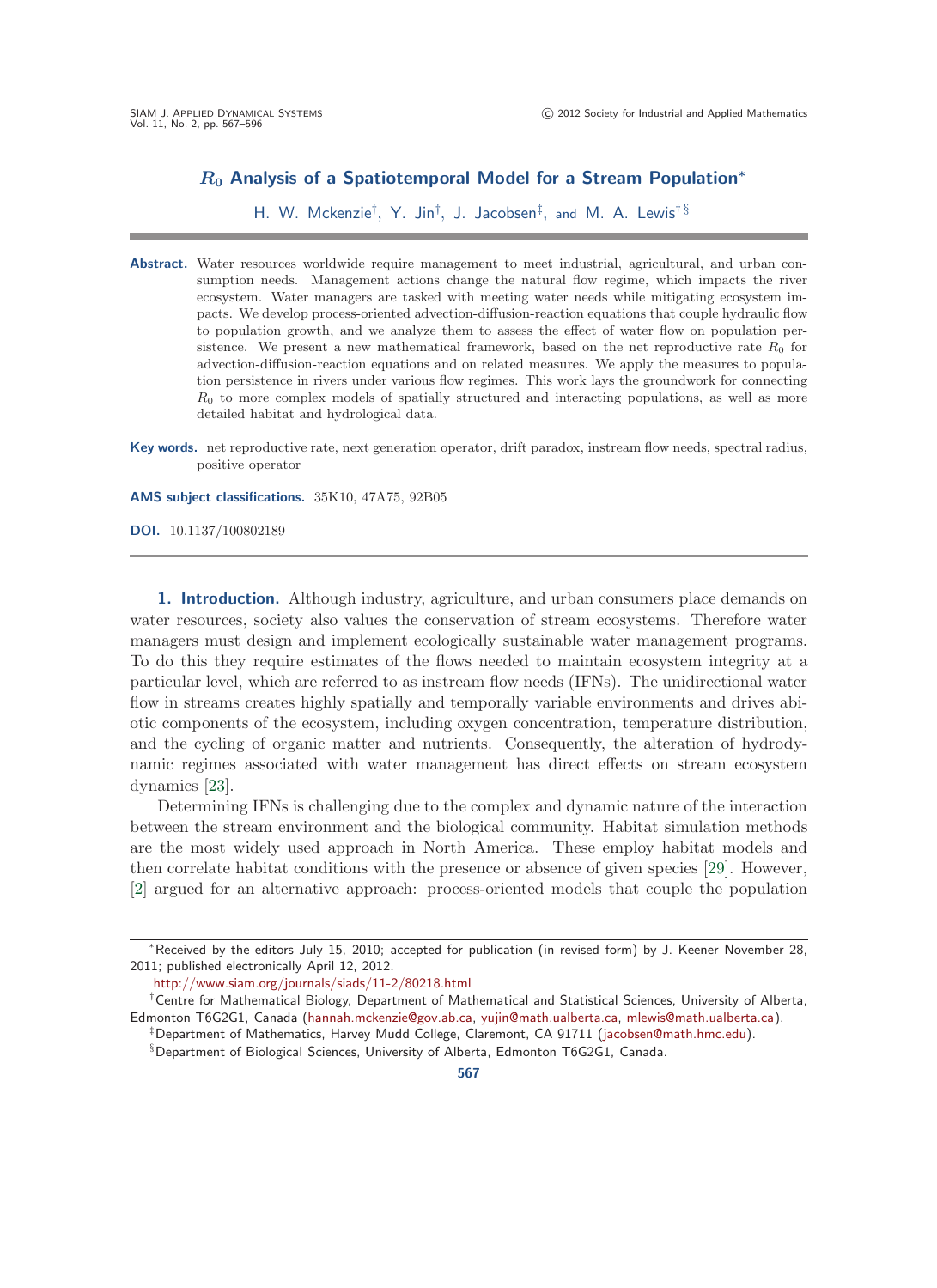dynamics of river communities to the hydraulic dynamics of river flow. These models can provide estimates of IFNs based on the underlying ecological dynamics, rather than relying upon statistical correlations between habitat variables and the presence of species. We employ this alternative approach in what follows.

The class of process-oriented models for ecological dynamics of river populations that we consider stems from an interest in the "drift paradox." The drift paradox was first proposed by [\[21\]](#page-29-2) following the observation that although individual organisms in streams are subject to downstream drift, the average location of the population is not observed to move downstream over time. Although no longer considered to be a true paradox [\[15\]](#page-28-1), the search for potential explanations for the drift paradox motivated the development of a series of process-oriented models for populations in streams based on advection-diffusion-reaction equations [\[26,](#page-29-3) [22,](#page-29-4) [19\]](#page-29-5). Similar models describe the interaction between flow and other ecological processes, for example, competition between species [\[20\]](#page-29-6). To date these models have been analyzed through the application of mathematical ideas such as traveling wave analysis and the critical domain size problem.

A paradox similar to the drift paradox exists in marine systems [\[24\]](#page-29-7). In this case, sedentary marine species release their planktonic larval stages into the water column, where they are dispersed by the currents before settling. Although there is a mean current, which is analogous to the downstream current in streams, populations are observed to maintain their position along the shoreline and even spread upstream, as observed when species expand their range or invade new areas. Several authors [\[3\]](#page-28-2) studied this question using integro-difference equations to identify the conditions which allow marine species to spread against the mean current. They found that in addition to oceanographic parameters, retention depended on the total number of successful offspring produced over the lifetime of an individual in the absence of density dependent factors. They referred to this parameter as the "intrinsic capacity for increase over a lifetime" and emphasized its importance over the intrinsic growth rate as a measure of persistence for iteroparous species.

In spatially variable environments, such as those found in rivers, the intrinsic capacity for increase over a lifetime can depend upon the spatial location where an individual finds itself. Recently, [\[16\]](#page-28-3) proposed three relevant measures of population persistence that relate to lifetime reproductive output in a spatially variable environment. The three measures are connected through the next generation operator, which maps the population forward in time from one generation to the next. We adapt these measures to provide a new way of analyzing the series of advection-diffusion-reaction models for populations in streams.

The first measure of persistence describes the fundamental niche of the species and we denote it  $R_{\text{loc}}(x)$ .<sup>[1](#page-1-0)</sup> It represents the local persistence and is the product of reproduction and survival at the location x. By definition it excludes dispersal. It is useful to think of  $R_{loc}(x)$ as answering the following question: if an individual is placed at location  $x$  in the absence of dispersal, what will be its lifetime reproduction at that location? In the absence of dispersal, a population will persist at the location if  $R_{\text{loc}}(x) > 1$  but will not persist if  $R_{\text{loc}}(x) < 1$ .

The second measure of persistence describes the realized niche and is denoted  $R_{\delta}(x)$ . This is the lifetime reproductive output of an individual initially introduced at x undergoing

<span id="page-1-0"></span> ${}^{1}R_{\text{loc}}(x)$ ,  $R_{\delta}(x)$ , and  $R_{0}$  were termed  $\hat{R}_{0}(x)$ ,  $R_{0}(x)$ , and  $\bar{R}_{0}$ , respectively, by [\[16\]](#page-28-3).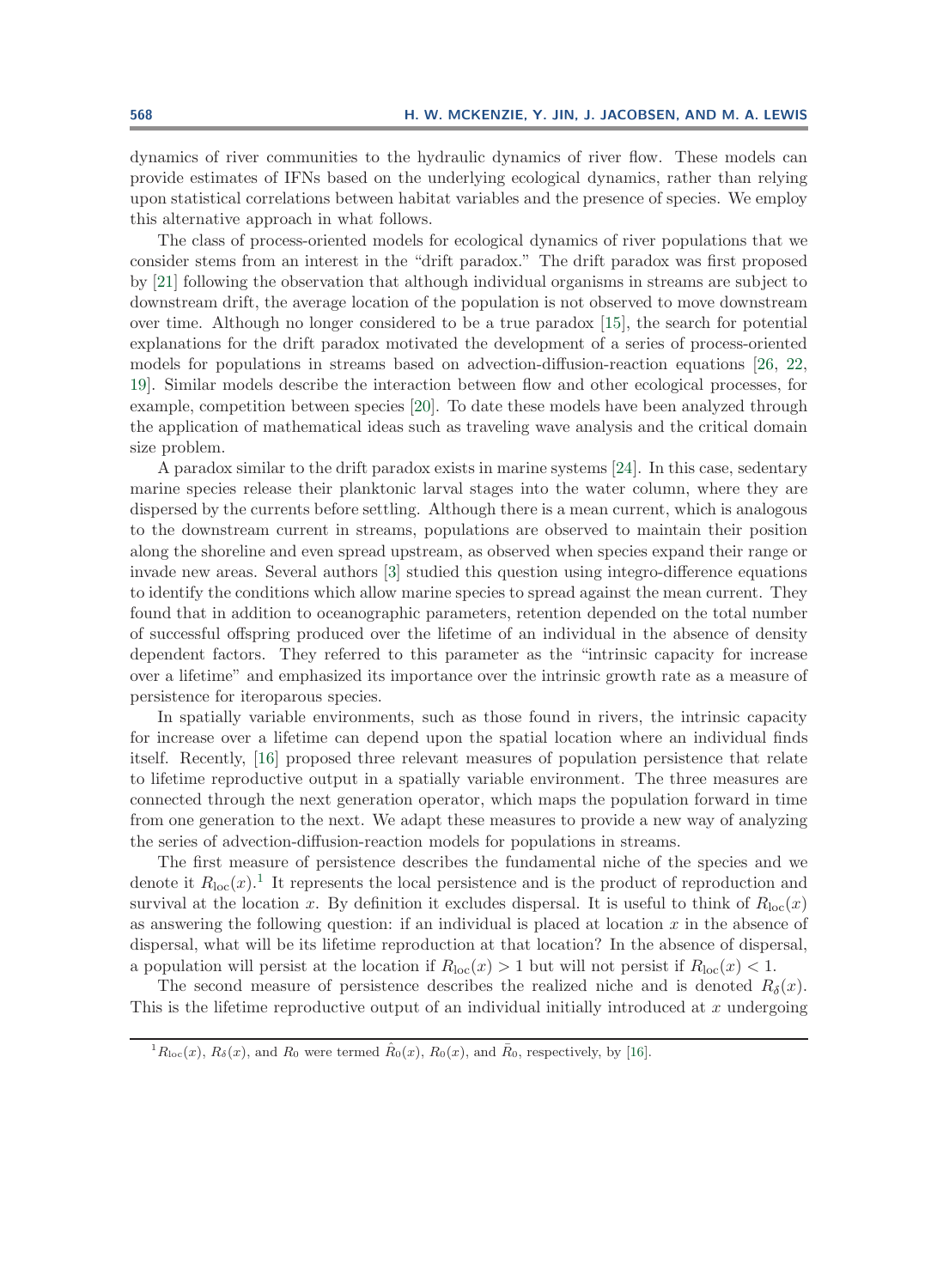survival, reproduction, and dispersal. It is useful to think of  $R_\delta(x)$  as answering the following question: if an individual is introduced at location  $x$  and undergoes continuous dispersal and reproduction, what will be the lifetime reproductive output of that individual? Using  $R_\delta(x)$ we can map the source and sink regions in the habitat. Although  $R_{\delta}(x)$  incorporates the effect of abiotic factors, such as stream flow, on habitat suitability, it does not inform on the global persistence or extinction of a population. For this we turn to the final measure of persistence, the *net reproductive rate*,  $R_0$ .

The net reproductive rate  $R_0$  has a long history as a measure of persistence in ecological modeling. In epidemiology, an analogous  $R_0$  is defined and is called the basic reproduction number, representing the expected number of secondary infections caused by a single infected individual introduced into a susceptible population, and accordingly it can be used to predict persistence or eradication of a disease. In our work,  $R_0$  is defined as the number of offspring produced by a single individual over its lifetime, assuming that the individual is subject to a particular spatial configuration in the river. As we will show, this spatial configuration is associated with the dominant eigenfunction of a next generation operator and as such can be interpreted as the spatial configuration associated with the maximum long-term intergenerational growth of the population. The analysis of  $R_0$  aims to result in a simple and intuitive answer to the question of population persistence [\[8\]](#page-28-4). Intuitively, if  $R_0 > 1$  the population will grow, but if  $R_0 < 1$  the population will become extinct. The existence of this threshold makes  $R_0$  a powerful tool for studying population persistence. As alluded to above,  $R_0$  can be defined mathematically as the spectral radius of the next generation operator [\[9,](#page-28-5) [12\]](#page-28-6). Note that  $R_0$  is a dimensionless quantity and as such is not technically a rate. However, we continue to use this terminology to be consistent with the extensive biological literature in the area (see e.g.,  $[5]$ ).

Theory exists for proving the role of  $R_0$  as a threshold parameter for populations described by matrix models [\[5,](#page-28-7) [7\]](#page-28-8), ordinary differential equation models [\[32\]](#page-29-8), and integro-differential equation models [\[16\]](#page-28-3). Recently such theory has also been established for reaction-diffusion equations in epidemiology [\[18,](#page-29-9) [33,](#page-29-10) [31\]](#page-29-11). As spatial reaction-advection-diffusion equations fall under the broader category of infinite-dimensional dynamical systems, and recent work by  $[30]$  on  $R_0$  in infinite-dimensional dynamical systems can be applied, in the current work we develop the theory for  $R_0$ , as well as  $R_{\text{loc}}(x)$  and  $R_{\delta}(x)$ , in spatially heterogeneous reactionadvection-diffusion equation that describes stream populations. We do this by adapting and applying the abstract theory of  $R_0$  for an infinite-dimensional population structure given in [\[30\]](#page-29-12). This is the first work applying the basic reproduction number to parabolic spatial PDEs in nondisease context. The mathematical methods are then applied to our scientific goal—to provide a new way of analyzing IFN for populations in rivers.

The paper is divided into two sections. In the theory section we introduce a general model for a population in a stream and formulate the associated next generation operator. Using this next generation operator we derive three measures of persistence proposed by [\[16\]](#page-28-3) for our model. In particular, using the results of [\[30\]](#page-29-12) we show that in this case  $R_0$  can be used to determine the stability of the homogeneous trivial steady state of the population model and can therefore be used as a measure of global population persistence. In the applications section we analyze two models for populations in steams using the measures of persistence derived in the theory section.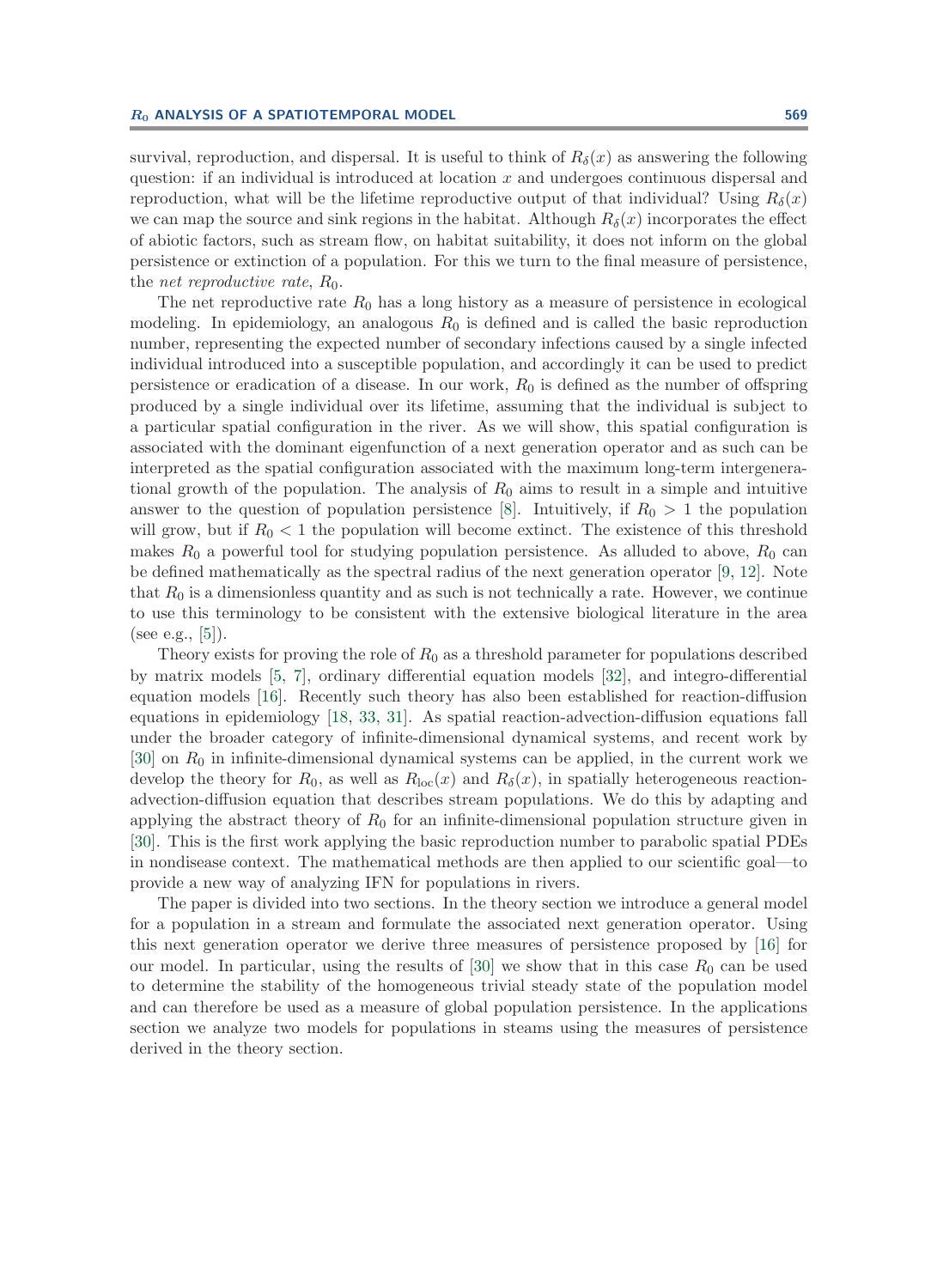#### <span id="page-3-3"></span><span id="page-3-0"></span>**2. Theory.**

**2.1. A general model for a population in a stream.** We study the following general model for a single population undergoing continuous growth and dispersal in a stream of length L:

(2.1) 
$$
\begin{cases} n_t = g(x, n)n - \frac{Q}{A(x)}n_x + \frac{1}{A(x)} (D(x)A(x)n_x)_x, & x \in (0, L), t > 0, \\ \alpha_1 n(0, t) - \beta_1 n_x(0, t) = 0, & t > 0, \\ \alpha_2 n(L, t) + \beta_2 n_x(L, t) = 0, & t > 0, \\ n(x, 0) = n_0(x), & x \in (0, L), \end{cases}
$$

where  $n(x, t)$  is the population density at location x and time t,  $g(x, n)$  is the per capita growth rate function,  $A, D \in C^2([0, L], (0, \infty))$  are the cross-sectional area of the stream and the spatially variable diffusion coefficient, respectively,  $Q > 0$  is the constant stream discharge,  $\alpha_i$  and  $\beta_i$  are nonnegative constants  $(i = 1, 2)$ , and  $n_0$  is the initial distribution of the population. We define the strongly elliptic linear operator

<span id="page-3-1"></span>(2.2) 
$$
\mathcal{L} := -\frac{Q}{A(x)}\frac{\partial}{\partial x} + \frac{1}{A(x)}\frac{\partial}{\partial x}\left(D(x)A(x)\frac{\partial}{\partial x}\right)
$$

which represents both the directed dispersal due to downstream flow and the random dispersal due to turbulence and intrinsic movement of individuals, respectively. (See [\[19\]](#page-29-5) for the derivation of [\(2.1\)](#page-3-0) from a three-dimensional conservation law for movement of individuals in streams.) The governing equation in [\(2.1\)](#page-3-0) can then be written as

$$
(2.3) \t\t n_t = g(x, n)n + \mathcal{L}n.
$$

<span id="page-3-2"></span>Applying the product rule in [\(2.2\)](#page-3-1) one sees that the operator can be expressed in the alternate form

(2.4) 
$$
\widetilde{\mathcal{L}} := -a(x)\frac{\partial}{\partial x} + D(x)\frac{\partial^2}{\partial x^2},
$$

where  $a(x) = \frac{Q}{A(x)} - D'(x) - \frac{D(x)A_x(x)}{A(x)}$ . Although the operator  $\mathcal L$  is specific to dispersal in streams, all the results in this paper hold if  $\mathcal L$  is replaced by a strongly elliptic operator in the form  $(2.4)$ .

We assume that the growth rate function  $g(x, n)$  satisfies the following:

- H(i)  $q : [0, L] \times (0, \infty) \rightarrow \mathbb{R}$  is continuous.
- H(ii)  $q(x, n)$  is monotonically decreasing in n and for each x there exists a unique value  $n(x) := K(x) > 0$  such that  $q(x, K(x)) = 0$ .
- H(iii) and  $g(x, 0) := \lim_{n\to 0^+} g(x, n) < \infty$ .

Notice from property H(ii) that we are not allowing for an Allee effect and each location has an associated carrying capacity  $K(x) > 0$ . The limiting value in property H(iii) represents the intrinsic growth rate at location x. We assume  $g(x, 0) = f(x) - v(x)$ , where  $f(x) > 0$  and  $v(x) > 0$  are spatially varying intrinsic birth rate and mortality rate, respectively.

The boundary conditions we consider are either Dirichlet ( $\alpha_i = 1, \beta_i = 0$ ), Neumann  $(\alpha_i = 0, \beta_i = 1)$ , or Robin  $(\alpha_i \geq 0, \beta_i \geq 0, \alpha_i + \beta_i \neq 0)$  conditions. In particular, we allow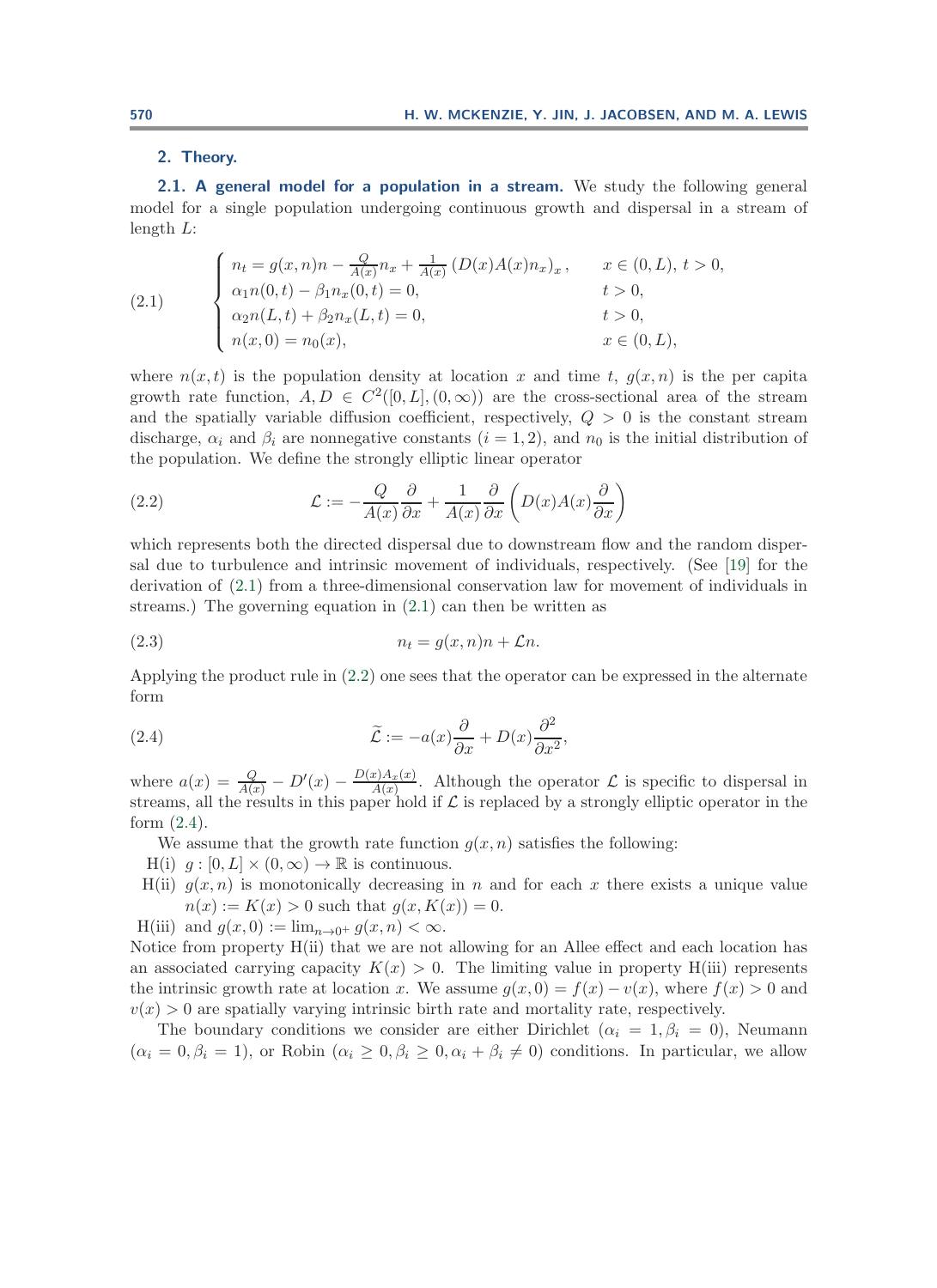#### *R***<sup>0</sup> ANALYSIS OF A SPATIOTEMPORAL MODEL 571**

for two types of boundary conditions relevant to streams, which we refer to as *hostile* and *Danckwerts* boundary conditions. Hostile conditions represent zero-flux at the stream source (individuals cannot enter or leave the domain at the source) and zero-density at the stream outflow (e.g., the stream discharges all individuals into a region such as a lake or a waterfall, from which they cannot return) [\[26\]](#page-29-3):

(2.5) 
$$
Qn(0,t) - D(0)A(0)n_x(0,t) = 0
$$
 and  $n(L,t) = 0$ .

Danckwerts conditions also assume zero-flux at the stream source but use a free-flow or insulated condition at the stream outflow:

(2.6) 
$$
Qn(0,t) - D(0)A(0)n_x(0,t) = 0 \text{ and } n_x(L,t) = 0.
$$

For a derivation and discussion of these boundary conditions from a random-walk perspective, see [\[19\]](#page-29-5).

Our approach to population persistence and extinction is based on the following mathematical setting. Let  $X = C[0, L]$  denote the Banach space of continuous functions on the interval [0, L] with the supremum norm  $||u||_{\infty} = \max_{x \in [0,L]} |u(x)|$  for  $u \in X$ . The nonnegative functions  $X_+ = \{f \in X : f(x) \geq 0 \text{ for all } x \in [0, L]\}\$  then form a (solid) cone in X (the cone of nonegative functions). The well-posedness and comparison principle for [\(2.1\)](#page-3-0) are standard results on  $X$  (see, e.g., [\[4\]](#page-28-9)).

<span id="page-4-2"></span>Note that  $n^* \equiv 0$  is the trivial homogeneous steady state solution of [\(2.1\)](#page-3-0) and the associated linearized system of  $(2.1)$  at  $n^*$  is

(2.7) 
$$
\begin{cases} n_t = g(x,0)n + \mathcal{L}n, & x \in (0,L), t > 0, \\ \alpha_1 n(0,t) - \beta_1 n_x(0,t) = 0, & t > 0, \\ \alpha_2 n(L,t) + \beta_2 n_x(L,t) = 0, & t > 0, \\ n(x,0) = n_0(x), & x \in (0,L). \end{cases}
$$

<span id="page-4-0"></span>We consider the eigenvalue problem

(2.8) 
$$
\begin{cases} g(x,0)n + \mathcal{L}n = \mu n, & x \in (0, L), \\ \alpha_1 n(0) - \beta_1 n_x(0) = 0, \\ \alpha_2 n(L) + \beta_2 n_x(L) = 0 \end{cases}
$$

and define  $\mu_1$  to be the principal eigenvalue of [\(2.8\)](#page-4-0). (The existence of  $\mu_1$  follows from, e.g., [\[4,](#page-28-9) Corollary 2.13].) By similar arguments as in the proofs of Propositions 3.1 and 3.2 in [\[4\]](#page-28-9), we obtain the following proposition. Similar results can be found in Chapter 7 of [\[25\]](#page-29-13) (e.g., Theorem 6.2, which applies to more general equations as per the remark on p. 121).

<span id="page-4-1"></span>Proposition 2.1. *For* [\(2.1\)](#page-3-0) *with* g *satisfying* H(i)–H(iii), *the following statements are valid:*

- (i) If  $\mu_1 < 0$ , then the trivial steady state  $n^* = 0$  of [\(2.1\)](#page-3-0) is locally asymptotically stable.
- (ii) If  $\mu_1 > 0$ , then  $n^* = 0$  is unstable. Moreover, [\(2.1\)](#page-3-0) admits a minimal positive equi*librium*  $\hat{n}(x)$  *and all solutions of*  $(2.1)$  *which are initially positive on an open subset of* [0, L] *are eventually bounded below by solutions (with different initial data) which increase toward*  $\hat{n}(x)$  *as*  $t \to \infty$ *.*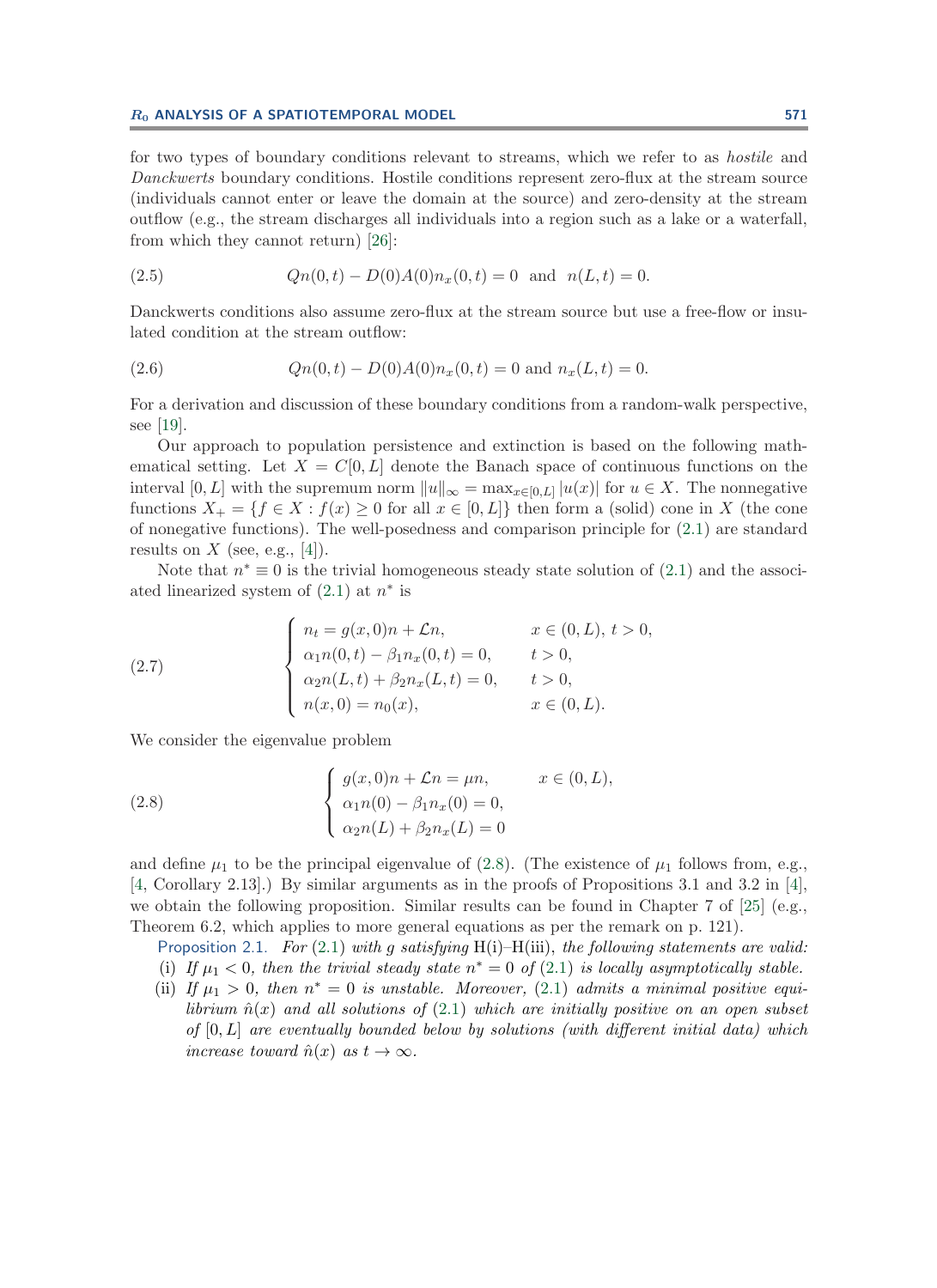Note that in (ii), by "minimal" we mean that if  $\tilde{n}$  is another positive equilibrium, then  $\hat{n}(x) \leq \tilde{n}(x)$  for all  $x \in [0, L]$ . In particular, when  $\mu_1 > 0$ , we are not concerned with how many positive equilibria the system has, although we expect that there is only one. A minimal positive equilibrium is sufficient for our analysis.

<span id="page-5-0"></span>The following corollary of Proposition [2.1](#page-4-1) motivates our notion of invasion and persistence (for the proof see Appendix [A.1\)](#page-20-0).

Proposition 2.2. *Let*  $\mu_1$  *be the principal eigenvalue of* [\(2.8\)](#page-4-0). *If*  $\mu_1 > 0$ *, then* [\(2.1\)](#page-3-0) *is uniformly persistent in the sense that there exists*  $\delta > 0$  *such that for any solution*  $n(x, t)$  *of*  $(2.1)$  *with*  $n(x, 0) = n_0 \in X_+ \setminus \{0\}$  *we have* 

(2.9) 
$$
\liminf_{t \to \infty} \min_{x \in [0,L]} n(x,t) \ge \delta
$$

*when the boundary conditions in* [\(2.1\)](#page-3-0) *are Neumann or Robin conditions and*

(2.10) 
$$
\liminf_{t \to \infty} \max_{x \in [0,L]} n(x,t) \ge \delta
$$

*when at least one of the boundary conditions in* [\(2.1\)](#page-3-0) *are Dirichlet conditions.*

Following Proposition [2.2,](#page-5-0) in this paper we say that a population described by [\(2.1\)](#page-3-0) will *invade* and *persist* in the stream if  $\mu_1 > 0$  but will be washed out if  $\mu_1 < 0$ . Therefore, to determine if a population will invade and persist in a stream, it suffices to study the sign of  $\mu_1$ . Note that in this paper, we do not address the case where  $\mu_1 = 0$ . When the parameters  $f, v, A, D, Q$  are constants, the system  $(2.7)$  reduces to the model of [\[26\]](#page-29-3), which is well understood through traveling wave and critical domain size analysis (reviewed in [\[17\]](#page-28-10) and further discussed in Example A in section 3). In the following sections, we develop the theory necessary to study the behavior of the full model using the different spatial measures of persistence discussed in the introduction.

**2.2. Definition of the next generation operator.** In this section we define the next generation operator associated with the spatial model [\(2.7\)](#page-4-2). The operator maps an initial population distribution to its "next generation" distribution. By the study of the properties of the next generation operator, we expect to see whether the population can persist in a stream.

Suppose a population of species is introduced into the stream environment  $[0, L]$  with distribution  $\psi_0 \in X$  and then these individuals experience dispersal and reproduction until they die. If  $\psi(x,t)$  denotes the distribution of these initial individuals at time t, then their density over time is governed by the model

<span id="page-5-1"></span>(2.11) 
$$
\begin{cases} \psi_t = -v(x)\psi + \mathcal{L}\psi, & x \in (0, L), t > 0, \\ \psi(x, 0) = \psi_0(x), & x \in (0, L), \end{cases}
$$

where  $v(x) > 0$  is their mortality rate. The function  $f(x)\psi(x, t)$  is then the rate of population production by the initial individuals at location  $x$  at time  $t$ , and therefore the total reproduction of the initial individuals during their lifetime is given by the function  $\int_0^\infty f(x)\psi(x,t) dt$ ,<br>which we call the next generation distribution. This leads us to the following definition which we call the *next generation distribution*. This leads us to the following definition.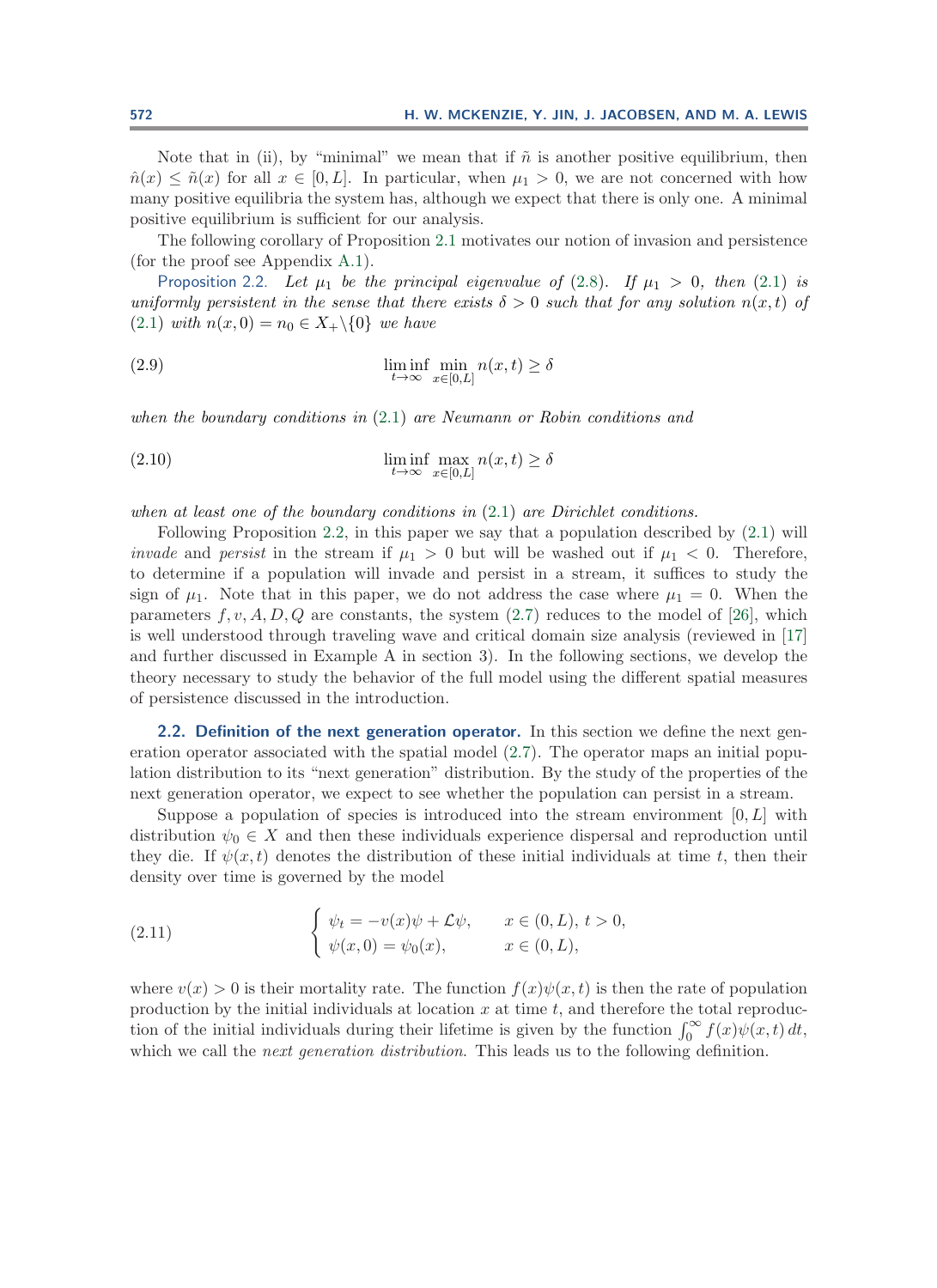Definition 2.3. *The next generation operator*  $\Gamma : X \to X$  *associated with* [\(2.7\)](#page-4-2) *is defined by*

<span id="page-6-0"></span>(2.12) 
$$
\Gamma \psi_0(x) = \int_0^\infty f(x) \psi(x, t) dt = f(x) \int_0^\infty \psi(x, t) dt,
$$

where  $\psi(x,t)$ *, the distribution of the initial individuals at time t, is the classical solution of* [\(2.11\)](#page-5-1) *subject to the same boundary conditions as* [\(2.7\)](#page-4-2)*.*

<span id="page-6-4"></span>The following proposition shows that  $\Gamma$  is a well-defined operator on X. (See Appendix [A.2](#page-21-0) for the proof.)

Proposition 2.4. *The operator*  $\Gamma$  *is defined for all*  $\psi_0 \in X$  *and*  $\Gamma \psi_0 \in X$ *.* 

<span id="page-6-1"></span>Alternatively, it is possible to define the next generation operator  $\Gamma$  by way of the solution of an associated boundary value problem, as described in the following proposition.

Proposition 2.5. *The next generation operator defined by* [\(2.12\)](#page-6-0) *can alternatively be defined by*

<span id="page-6-2"></span>(2.13) 
$$
\Gamma \psi_0(x) = f(x) \int_0^L k(x, y) \psi_0(y) dy,
$$

<span id="page-6-3"></span>*where*  $k(x, y)$  *is the solution of the ordinary boundary value problem* 

(2.14) 
$$
\begin{cases} \mathcal{L}k(x,y) - v(x)k(x,y) = -\delta(x-y), & x \in (0,L), \\ \alpha_1 k(0,y) - \beta_1 k'(0,y) = 0, \\ \alpha_2 k(L,y) + \beta_2 k'(L,y) = 0 \end{cases}
$$

*for a fixed value of y. (Here*  $\prime$  *denotes differentiation with respect to x.)* 

The function  $k(x, y)$  can be considered as the lifetime density of space use of an individual initially introduced at  $y$ . A benefit of this alternative formulation of the next generation operator is that it reduces the problem of solving a partial differential equation to that of solving a boundary value problem with an ordinary differential equation. This simplifies both analytical and numerical computation of  $\Gamma \psi_0(x)$ . The proof of Proposition [2.5](#page-6-1) relies on first proving the special case where  $f$  is constant. In this case, judicious differentiation and integration of [\(2.11\)](#page-5-1) yields a boundary value problem for  $\Gamma \psi_0(x)$ . The solution to this problem can be expressed using Green's function, which yields the definition [\(2.13\)](#page-6-2). The proof for general  $f(x)$  follows directly from the case where f is constant. See Appendix [A.3](#page-22-0) for details.

<span id="page-6-5"></span>**2.3. Three measures of population persistence.** In this section we show how three measures of persistence for populations described by the model [\(2.7\)](#page-4-2) can be understood in terms of the next generation operator  $\Gamma$  defined by [\(2.12\)](#page-6-0). We apply these ideas to two specific examples in section [3.](#page-11-0)

**Measure 1:**  $R_{\text{loc}}(x)$ . The first measure of persistence, denoted  $R_{\text{loc}}(x)$ , determines the *fundamental niche* of the species. Recall that the fundamental niche of an organism in its ecosystem is the full range of environmental conditions and resources (biological and physical) that the organism can possibly occupy and use, especially when limiting factors are absent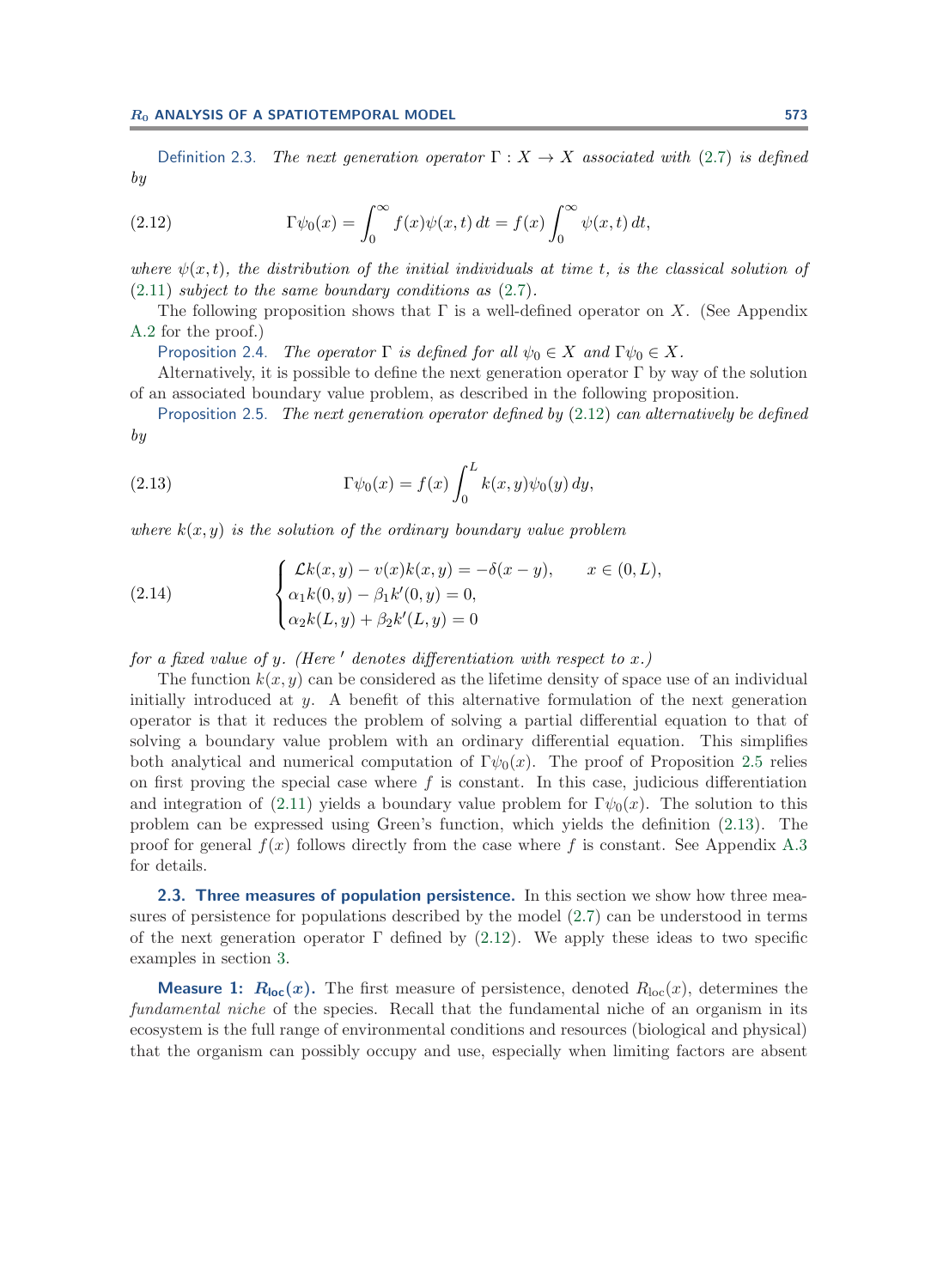in its habitat. By definition  $R_{\text{loc}}(x)$  excludes dispersal, so we assume that the individual only experiences birth and death after being introduced into the stream and exclude dispersal processes during its lifetime. Then [\(2.7\)](#page-4-2) reduces to

(2.15) 
$$
\begin{cases} n_t = g(x, 0)n, & x \in (0, L), t > 0, \\ n(x, 0) = n_0(x), & x \in [0, L]. \end{cases}
$$

Therefore, the number of offspring produced by an individual introduced at  $x \in [0, L]$  over its lifetime is

(2.16) 
$$
R_{\rm loc}(x) := (\Gamma \psi_0)(x) = f(x) \int_0^\infty \psi(x, t) dt,
$$

<span id="page-7-0"></span>where  $\psi(x, t)$  is the solution to the initial-value problem

(2.17) 
$$
\begin{cases} \psi_t(x,t) = -v(x)\psi(x,t), & t > 0, \\ \psi(x,0) = 1, \end{cases}
$$

where x is considered as a parameter. From [\(2.17\)](#page-7-0) we see  $\psi(x,t) = e^{-v(x)t}$  and therefore

(2.18) 
$$
R_{\text{loc}}(x) = f(x) \int_0^\infty e^{-v(x)t} dt = \frac{f(x)}{v(x)}.
$$

It follows from the meaning of the next generation operator that if  $R_{\text{loc}}(x) > 1$ , an individual introduced at x will produce more than one offspring at  $x$  in the next generation and the population at x will increase over the generations. Therefore, locations with  $R_{\text{loc}}(x) > 1$ correspond to the *fundamental niche* of the species. Note that  $R_{\text{loc}}(x) > 1$  is equivalent to  $g(x, 0) = f(x)-v(x) > 0$ , i.e., the population growth rate at x is positive, and that  $R_{loc}(x) < 1$ is equivalent to  $g(x, 0) < 0$ , so we can use the sign of g to determine if  $R_{\text{loc}}(x) > 1$ .

**Measure 2:**  $R_{\delta}(x)$ . For the second measure of persistence, denoted  $R_{\delta}(x)$ , we return to the full spatial model  $(2.7)$ , now in the context of introducing a single individual at location x. The function  $R_{\delta}(x)$  describes the number of offspring produced by an individual introduced at x and undergoing birth, death, and dispersal dynamics. It determines the *source-sink distribution* in the stream. In this case the next generation distribution from a single individual introduced at  $x$  is defined by

(2.19) 
$$
\Gamma \psi_0(z) = f(z) \int_0^\infty \psi(z, t) dt, \quad z \in [0, L],
$$

where  $\psi(z, t)$  is the solution of [\(2.11\)](#page-5-1) with  $\psi_0(z) = \delta(z - x)$  and  $\delta(\cdot)$  is the Dirac delta distribution. We then define  $R_\delta(x)$  by

(2.20) 
$$
R_{\delta}(x) := \int_0^L \Gamma \psi_0(z) dz.
$$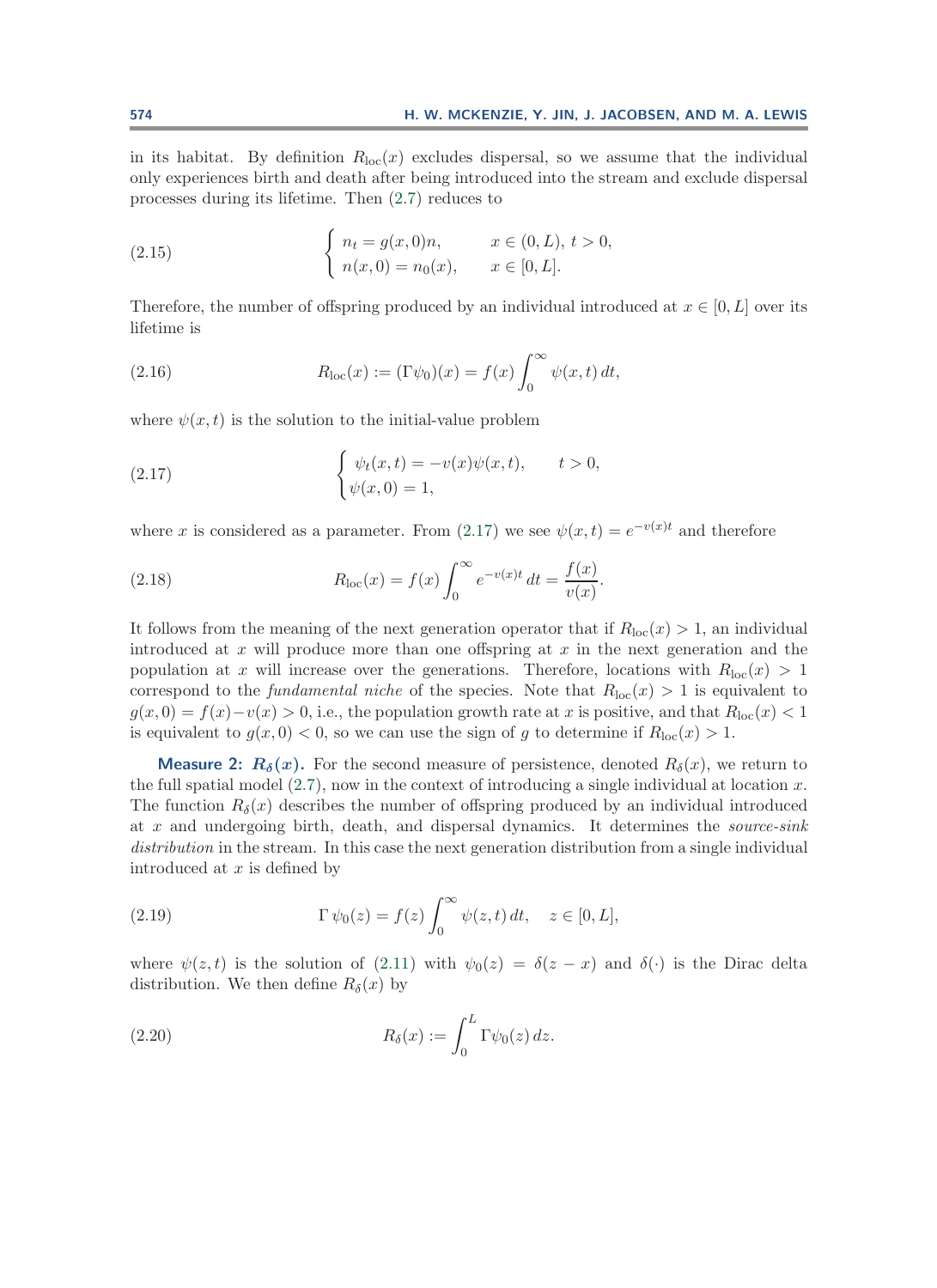It follows from the alternative definition for the next generation operator in Proposition [2.5](#page-6-1) that we can simplify  $R_\delta(x)$  as

$$
R_{\delta}(x) = \int_0^L \Gamma \psi_0(z) dz = \int_0^L f(z) \int_0^L k(z, y) \delta(y - x) dy dz = \int_0^L f(z)k(z, x) dz,
$$
\n(2.21)

where k is defined by [\(2.14\)](#page-6-3). If  $R_{\delta}(x) > 1$ , then an individual introduced at x will produce more than one offspring somewhere in the stream in the next generation and therefore the location x acts as a source. Similarly, if  $R_\delta(x) < 1$ , then x serves as a sink. Thus,  $R_\delta(x)$  is a measure of the *source-sink* dynamics in the stream.

**Measure 3:**  $R_0$ . For the final measure of persistence, denoted  $R_0$ , we consider the full spatial model [\(2.7\)](#page-4-2) now in the context of arbitrary initial distributions. For any distribution  $\psi_0(x)$  we can consider the associated next generation distribution

<span id="page-8-1"></span>
$$
\Gamma \psi_0(x) = \int_0^\infty f(x) \psi(x, t) \, dx,
$$

where  $\psi(x, t)$  solves [\(2.11\)](#page-5-1). Define

<span id="page-8-0"></span>
$$
(2.22) \t\t R_0 := r(\Gamma),
$$

where  $r(\Gamma)$  is the spectral radius (see, e.g., [\[9\]](#page-28-5) and section 2.4) of the linear operator  $\Gamma$  on X. We call  $R_0$  the *net reproductive rate*. Although  $R_0$  cannot be thought of conceptually in terms of defining the fundamental niche or source-sink regions, it does provides a global measure of population persistence for the spatial model (over all initial conditions) and has implications for the long-term behavior of the population. In fact,  $r(\Gamma)$  represents the number of offspring an individual may produce in its next generation. In the next section we outline the key properties of  $R_0$  before considering applications to streams in section [3.](#page-11-0)

<span id="page-8-2"></span>**2.4. Persistence and** *R***0: Spectral properties of the next generation operator.** In this section we outline the key properties of the net reproductive rate  $R_0$  defined by [\(2.22\)](#page-8-0) and relate it to persistence of populations in streams by demonstrating its relation with the stability of the trivial homogeneous steady state solution  $n^* \equiv 0$  of the linearized population model [\(2.7\)](#page-4-2). We also summarize a useful projection method for numerically approximating  $R_0$  due to [\[6\]](#page-28-11).

To motivate the mathematical ideas in this section we briefly review the situation for the finite-dimensional setting of structured population models. Consider the model

$$
(2.23) \t\t\t x_{t+1} = Ax_t
$$

for a structured population  $x = (x_1, x_2, \ldots, x_n)$  governed by the transition matrix A. If A is a nonnegative, primitive matrix, then the Perron–Frobenius theorem implies the magnitude of the largest eigenvalue of A is in fact an eigenvalue, known as the *dominant eigenvalue*  $\lambda_1$ . If  $\lambda_1 > 1$ , the zero solution of [\(2.23\)](#page-8-1) is unstable and the population will grow exponentially (*persistence*). On the other hand, if  $\lambda_1 < 1$ , the zero solution is stable and the population will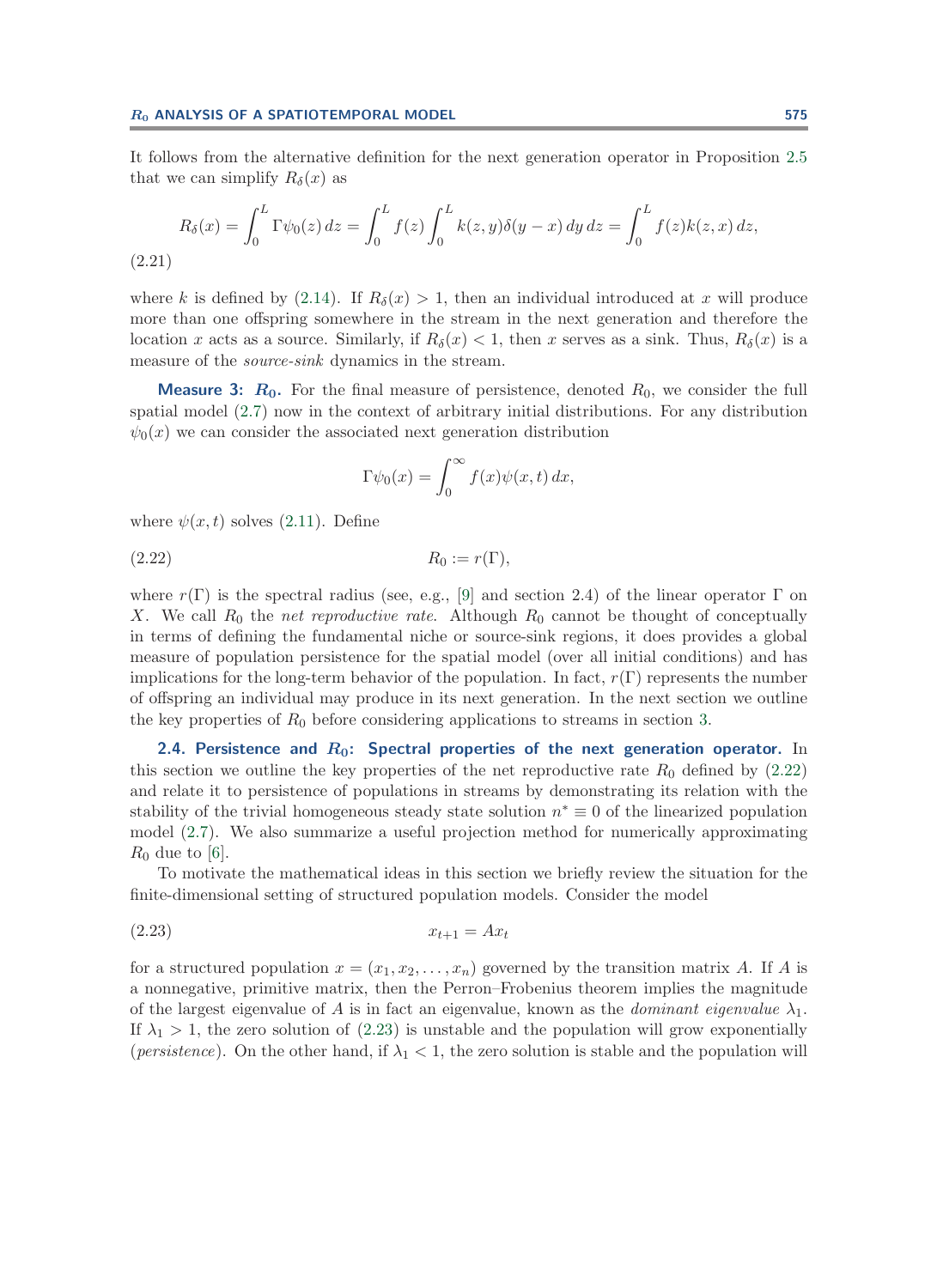die out *(extinction)*. If we write A as the sum  $A = F + T$ , where F represents fecundity and T transitions between classes, then the next generation operator associated with  $(2.23)$  is the matrix

<span id="page-9-0"></span>
$$
(2.24) \t\t R = F(I-T)^{-1}
$$

which models the net population dynamics due to a single cohort  $x$  in terms of their offspring  $Fx$ , their transition's offspring  $FTx$ , the subsequent offspring  $FT^2x$ , and so on. If the spectral radius of T satisfies  $r(T) < 1$ , then the net contribution due to x will be

$$
(2.25) \qquad Fx + FTx + FT^2x + \dots = F(I + T + T^2 + T^3 + \dots)x = F(I - T)^{-1}x = Rx.
$$

The finite-dimensional net reproductive number  $R_0$  is then defined to be the spectral radius (i.e., magnitude of largest eigenvalue) of the matrix R. It can be shown that the dominant eigenvalue of [\(2.23\)](#page-8-1) satisfies  $\lambda_1 > 1$  if and only if  $R_0 > 1$  [\[7\]](#page-28-8). In [7], the authors also provide examples where the  $R_0$  framework provides additional insight into the population model due to the availability of explicit algebraic formulas for  $R_0$  that are not available for the eigenvalue  $\lambda_1$ .

Our approach to studying persistence in streams parallels that of finite-dimensional population models such as [\(2.23\)](#page-8-1), although now in the infinite-dimensional setting. The operator Γ defined by  $(2.12)$  is the analogue of  $(2.24)$ .

We briefly review the appropriate definitions. If S is a Banach space and  $T : S \to S$  is a bounded linear operator, then the *spectrum of* T is the set  $\sigma(T) = {\lambda \in \mathbb{C} | \lambda I - T}$  is not invertible}. The *spectral radius of* T is defined to be  $r(T) = \sup\{ |\lambda| : \lambda \in \sigma(T) \}$  and the *spectral bound of* T is defined by  $s(T) = \sup\{Re(\lambda) : \lambda \in \sigma(T)\}\$ . The complement of  $\sigma(T)$ is known as the *resolvent set of* T and denoted  $\rho(T) = \mathbb{C} \setminus \sigma(T)$  [\[14\]](#page-28-12). Our methods rely on the Krein–Rutman theorem for compact operators, which is an infinite-dimensional analogue of the Perron–Frobenius theorem. A bounded linear operator  $T : S \rightarrow S$  is *compact* if for each bounded sequence  ${u_k}_{k=1}^{\infty} \subset S$  there exists a subsequence  ${u_{k_j}}_{j=1}^{\infty}$  such that  ${Tu_{k_j}}_{j=1}^{\infty}$ converges in S.

<span id="page-9-1"></span>Proposition 2.6. *The next generation operator defined by* [\(2.12\)](#page-6-0) *is a bounded, compact linear operator on the space*  $X = C[0, L]$ *.* 

*Proof.* Clearly Γ is a linear operator, and by Proposition [2.4](#page-6-4) we know  $\Gamma : X \to X$ . Compactness follows from an application of the Arzelà–Ascoli theorem. We provide the full details in Appendix [A.4.](#page-23-0)

The operator analogue for positivity of matrices is defined in terms of cones. A *cone*  $K \subset S$  is a closed, convex set such that  $\alpha K \subset K$  for all  $\alpha \geq 0$  and  $K \cap (-K) = \{0\}$ . A cone K in the Banach space S induces a partial order  $\leq$  by the rule  $u \leq v$  if  $v - u \in K$ . If K has a nonempty interior it is called a *solid cone*. The operator T is *strongly positive* if for all  $u \in K \setminus \{0\}$  it follows  $Tu \in \text{Int}(K)$ . The following theorem is an infinite-dimensional analogue of the Perron–Frobenius theorem.

<span id="page-9-2"></span>Theorem 2.7 (Krein–Rutman theorem, [\[10,](#page-28-13) Theorems 1.1 and 1.2]). *Let* S *be a Banach space,*  $K \subset S$  *a solid cone, and*  $T : S \to S$  *a strongly positive, compact linear operator. Then* 

- (i)  $r(T) > 0$  and  $r(T)$  is a simple eigenvalue with a positive eigenvector  $\phi \in \text{Int}(K)$ , and *there is no other eigenvalue with a positive eigenvector;*
- (ii)  $r(T)$  *is a dominant eigenvalue, i.e.,*  $|\lambda| < r(T)$  *for all eigenvalues*  $\lambda \neq r(T)$ *.*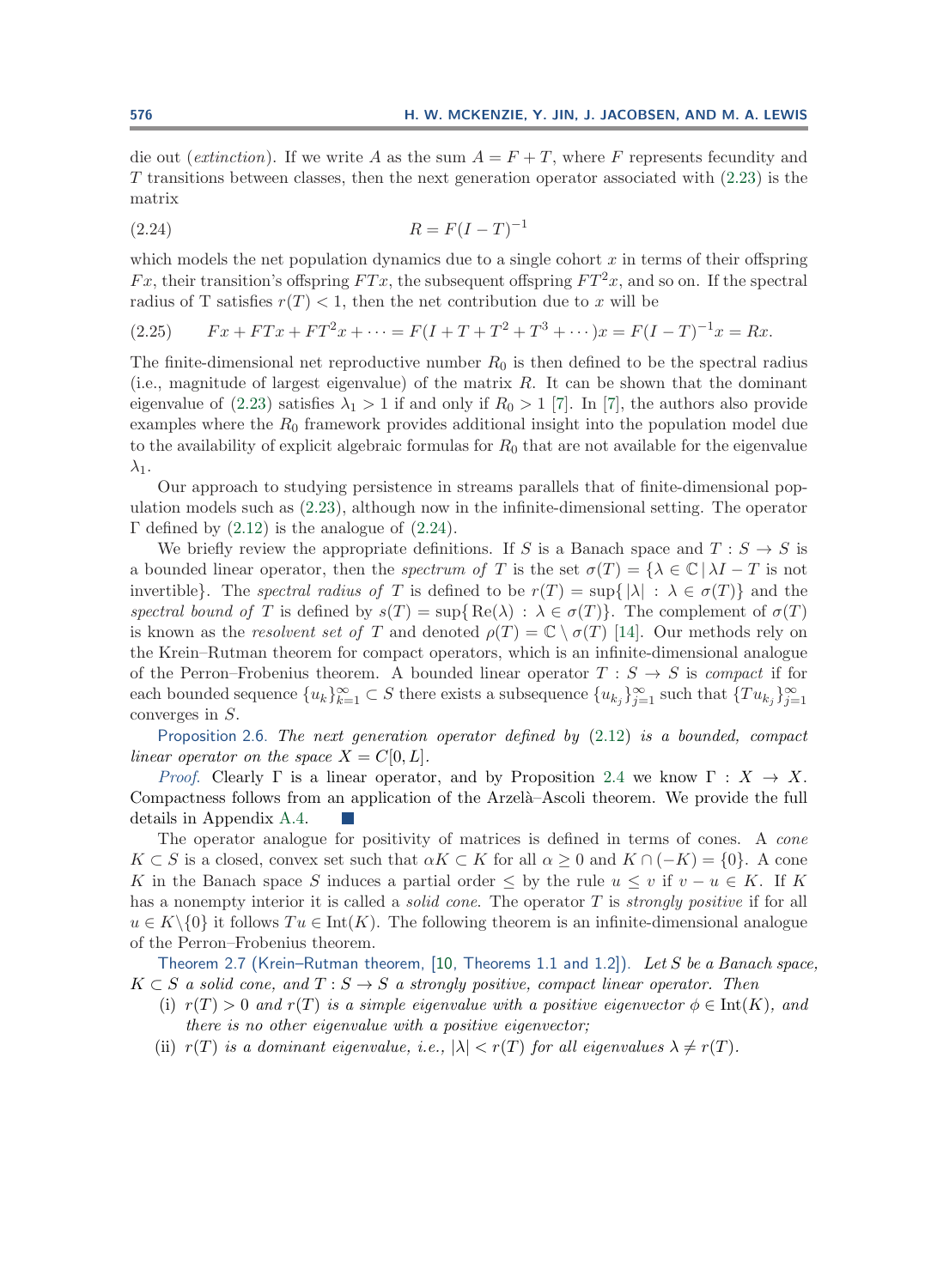#### *R***<sup>0</sup> ANALYSIS OF A SPATIOTEMPORAL MODEL 577**

<span id="page-10-2"></span>Applying the Krein–Rutman theorem to the next generation operator  $\Gamma$  on X yields the following result for  $R_0$ .

Proposition 2.8. *The net reproductive rate*  $R_0$  *is the dominant eigenvalue of the next generation operator*  $\Gamma$  *defined by* [\(2.12\)](#page-6-0)*. Furthermore,*  $R_0$  *is a simple eigenvalue and is the only eigenvalue with a positive eigenfunction (positive on* (0, L) *for Dirichlet boundary conditions and positive on* [0, L] *otherwise).*

*Proof*. The proof depends on the boundary conditions under consideration. When the boundary conditions are Neumann or Robin boundary conditions, one can directly apply the Krein–Rutman theorem to the operator  $\Gamma$  on X; when one or more boundary conditions are Dirichlet boundary conditions, then the result follows by considering  $\Gamma$  on a closed subspace of continuously differentiable functions which vanish at the boundary. The full proof is given in Appendix [A.5.](#page-24-0)

The relation between  $R_0$  and the stability of the trivial homogeneous steady state solution of  $(2.7)$  follows from results concerning resolvent-positive operators in [\[30\]](#page-29-12). The operator T is *resolvent-positive* if the resolvent set  $\rho(T)$  contains a ray  $(\omega,\infty)$  and  $(\lambda I - T)^{-1}$  is a positive operator for all  $\lambda > \omega$  [\[30\]](#page-29-12). The following result of [30] is the key to connecting the next generation operator to stability of the trivial solution.

<span id="page-10-0"></span>Theorem 2.9 (see [\[30,](#page-29-12) Theorem 3.5]). *Let* B *be a resolvent-positive operator in the ordered Banach space* S with  $s(B) < 0$ . If C is a positive linear operator such that  $A = B + C$  is also *resolvent-positive, then*  $s(A)$  *has the same sign as*  $r(-CB^{-1}) - 1$ *.* 

Theorem [2.9](#page-10-0) generalizes results in [\[32\]](#page-29-8) for ordinary differential equations to the infinitedimensional setting. In our context of a stream population we will show that there exist operators C and B such that  $A = B + C$  is the operator  $An = q(x, 0)n + Ln$  (the right-hand side of the differential equation in [\(2.7\)](#page-4-2)) and the next generation operator  $\Gamma$  defined by [\(2.12\)](#page-6-0) satisfies

$$
\Gamma = -CB^{-1}.
$$

Thus the net reproductive rate  $R_0$  satisties

$$
R_0 = r(-CB^{-1}).
$$

Assuming B and C satisfy the hypothesis of Theorem [2.9,](#page-10-0) it follows from Theorem [2.9](#page-10-0) that  $R_0$  determines the stability of the trivial steady state solution of the associated population model [\(2.7\)](#page-4-2).

Proposition 2.10. *Consider the set* Z *of nonnegative* C<sup>2</sup> *functions on* [0, L] *that satisfy the general boundary conditions given in* [\(2.1\)](#page-3-0)*, i.e.,*

$$
Z = \{w : w \in C^2([0, L], \mathbb{R}), w \ge 0 \text{ for all } x \in [0, L], \alpha_1 w(0) - \beta_1 w'(0) = 0, and \alpha_2 w(L) + \beta_2 w'(L) = 0\}.
$$

*Then the next generation operator defined in* [\(2.12\)](#page-6-0) *satisfies*  $\Gamma = -CB^{-1}$ *, where* B and C are *defined by*

- (2.27)  $Bw(x) = \mathcal{L}w(x) v(x)w(x),$
- <span id="page-10-1"></span>(2.28)  $Cw(x) = f(x)w(x)$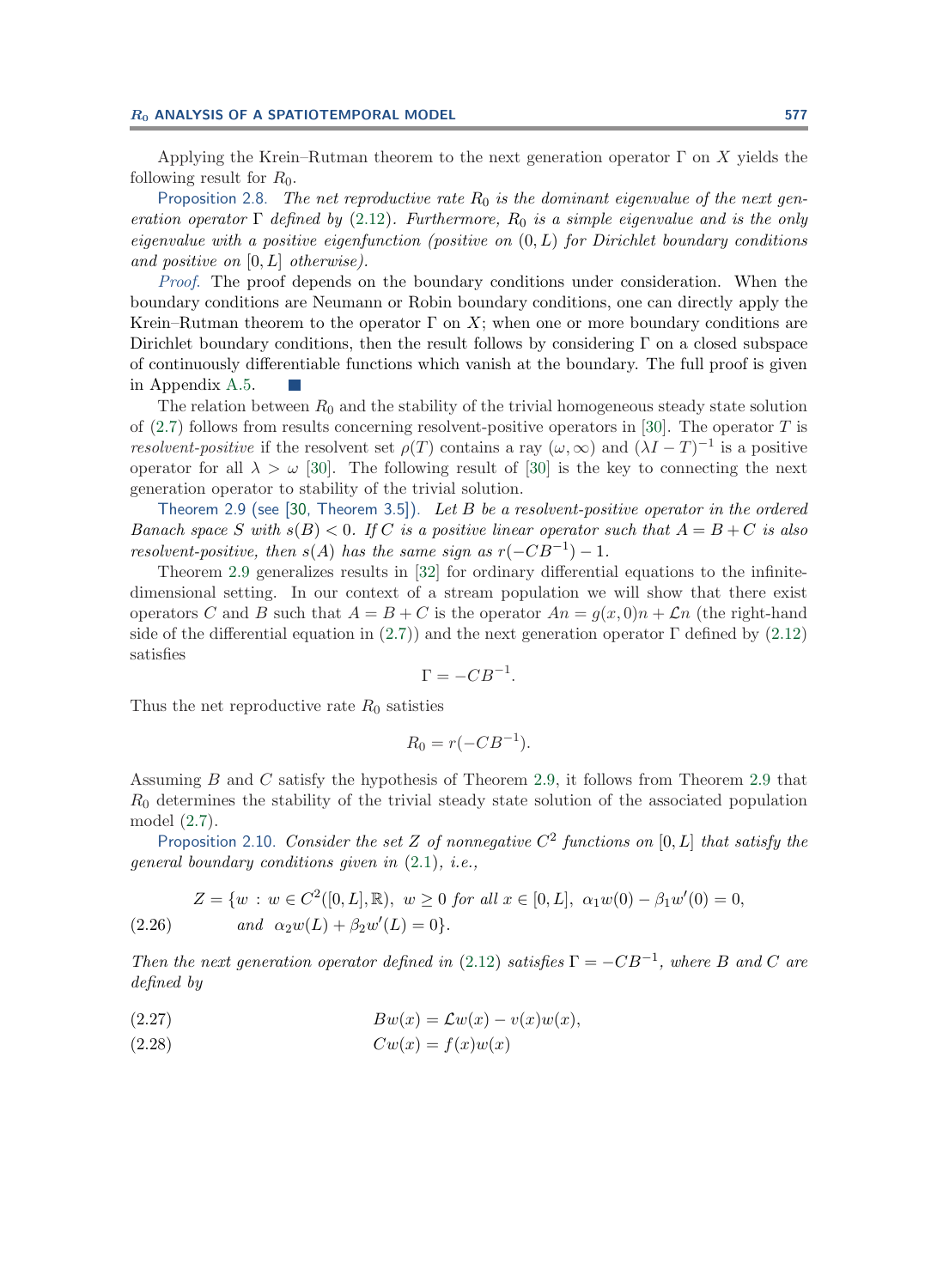*for any* w ∈ Z*. Moreover, for*

 $(A = B + C,$ 

*the spectral bound*  $s(A)$  *has the same sign as*  $R_0 - 1$ *, where*  $R_0 = r(-CB^{-1}) = r(\Gamma)$ *.* 

We present the proof of this proposition in Appendix [A.6.](#page-25-0) By applying Theorem [2.9](#page-10-0) to  $(2.1)$  with operators A, B, and C as defined in the above proposition, we obtain the following theorem.

<span id="page-11-1"></span>Theorem 2.11. Let  $\Gamma$  *be the next generation operator defined by* [\(2.12\)](#page-6-0) *and let*  $R_0 = r(\Gamma)$ *be the spectral radius of* Γ*. For the population model* [\(2.1\)](#page-3-0)*, the homogeneous trivial steady state solution*  $n^* \equiv 0$  *is locally asymptotically stable when*  $R_0 < 1$  *and unstable when*  $R_0 > 1$ *. Moreover, if*  $R_0 > 1$ *, then the population is uniformly persistent.* 

*Proof.* Note that the existence of the principal eigenvalue  $\mu_1 \in \mathbb{R}$  of A follows from the proofs of Propositions 3.1 and 3.2 in [\[4\]](#page-28-9), which implies the spectral bound  $s(A) = \mu_1$ . By Proposition [2.10,](#page-10-1)  $s(A)$  has the same sign as  $R_0 - 1$ , so  $s(A) < 0$  if and only if  $R_0 < 1$ and  $s(A) > 0$  if and only if  $R_0 > 1$ . Finally, Proposition [2.1](#page-4-1) implies that when  $R_0 < 1$ ,  $n^*$  is locally asymptotically stable, and when  $R_0 > 1$ ,  $n^*$  is unstable and the population is uniformly persistent.

Theorem [2.11](#page-11-1) is a special case of Theorems 3.16 and 3.17 in [\[30\]](#page-29-12). It relates  $R_0$  to the long-term behavior of a population described by [\(2.7\)](#page-4-2) and to the local behavior near the homogeneous trivial steady state of populations described by  $(2.1)$ . Therefore,  $R_0$  is a measure of population invasion and persistence in streams.

We conclude this section by presenting a method for approximating  $R_0$ . It follows from Proposition [2.8](#page-10-2) that we can find  $R_0$  by solving the eigenvalue problem

$$
\Gamma \phi = R_0 \phi,
$$

where  $\phi(x)$  is a positive function associated with the dominant eigenvalue  $R_0$  of the infinitedimensional operator Γ. In some cases it is possible to find an analytic expression for  $R_0$ (see, e.g., Example A in section [3\)](#page-11-0). For cases where analytic solutions are not possible, the projection method (see, e.g., [\[6,](#page-28-11) section 3.1.1]) provides a practical approach for approximating  $R_0$ . To apply this method, we first approximate the Banach space  $X = C[0, L]$  by  $X_n$   $(n \in \mathbb{N})$ , the set of piecewise linear functions on  $\{0 = x_1 < x_2 < \cdots < x_n = L\}$  (equally spaced). The space  $X_n$  has basis  $e_i(x)$ , where  $e_i(x)$  is the piecewise linear function with  $e_i(x_i) = 1$  and  $e_i(x_j) = 0$  for  $j \neq i$ . Then the eigenvalue/function pairs  $(\lambda, \phi)$  that satisfy  $\Gamma \phi = \lambda \phi$  are approximated by  $(\lambda_n, \phi_n)$ , which satisfy  $\Gamma_n \phi_n = \lambda_n \phi_n$ , where  $\Gamma_n$  is the matrix with entries

(2.30) 
$$
(\Gamma_n)_{ij} = \int_{x_{j-1}}^{x_{j+1}} f(x_i) k(x_i, s) e_j(s) ds \text{ for } i, j = 1, ..., n,
$$

and k is as in [\(2.14\)](#page-6-3). Thus,  $R_0$  can be approximated by the dominant eigenvalue of the  $n \times n$ matrix  $\Gamma_n$  for very large *n*.

<span id="page-11-0"></span>**3. Applications.** In this section we consider two examples of the  $R_0$  theory. In Example A we use  $R_0$  to revisit the critical domain size problem for  $(2.7)$  under the assumption that  $g, Q, A$ and  $D$  are constants as first developed by [\[26\]](#page-29-3). In particular, we graphically demonstrate the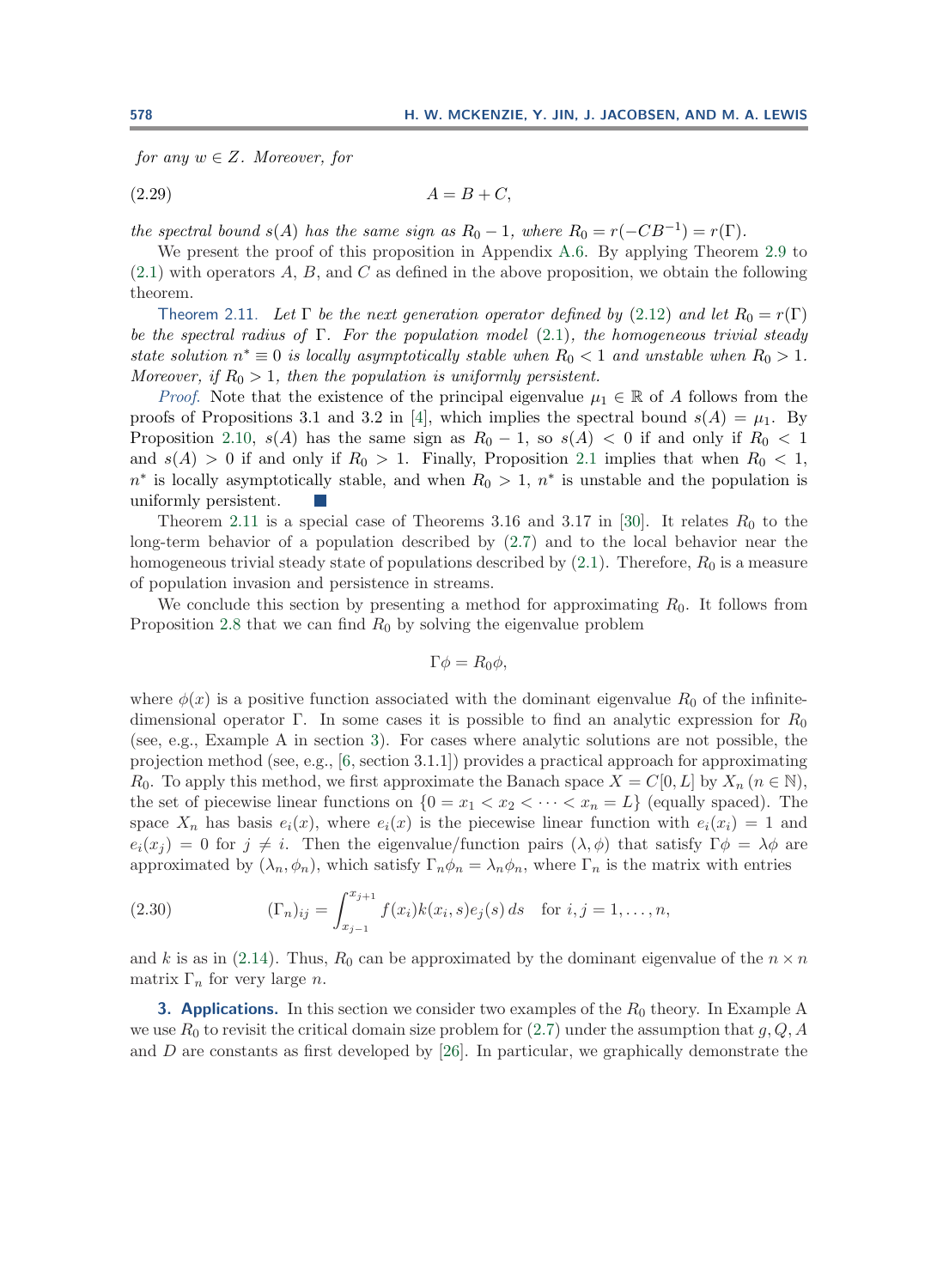### *R***<sup>0</sup> ANALYSIS OF A SPATIOTEMPORAL MODEL 579**

theoretical connection between the population dynamics and the next generation operator Γ. In Example B we consider all three measures of persistence formulated in section [2.3](#page-6-5) to study a similar model, now with variable growth rate  $f$ , which expands upon work in [\[20\]](#page-29-6) for a single species in a stream with variable growth rate.

**Example A: Revisiting critical domain size for populations in streams.** We consider the special case of  $(2.7)$  where  $g, Q, A$ , and D are constants. Under this assumption,  $(2.7)$  with a hostile boundary condition reduces to a model for which the critical domain size problem was first studied in [\[26\]](#page-29-3):

<span id="page-12-0"></span>(3.1) 
$$
\begin{cases} n_t = (f - v)n - an_x + Dn_{xx}, & x \in (0, L), t > 0, \\ a n(0, t) - Dn_x(0, t) = 0, n(L, t) = 0, & t > 0, \\ n(x, 0) = n_0(x), & x \in (0, L). \end{cases}
$$

This model is well understood through critical domain size analysis, which refers to finding the minimum stream length required for a population to persist in the stream. In particular, the critical domain size for [\(3.1\)](#page-12-0) is

<span id="page-12-1"></span>(3.2) 
$$
L_{\text{crit}} = \frac{\sqrt{D/r}}{\sqrt{1 - a^2/(4rD)}} \left( \arctan\left( -\frac{2\sqrt{rD}}{v} \sqrt{1 - a^2/(4Dr)} \right) + \pi \right).
$$

The result in [\(3.2\)](#page-12-1) was shown by [\[26\]](#page-29-3) (online appendix) and was restated in [\[17\]](#page-28-10). (Note that the original expression for the critical domain size in [\[26\]](#page-29-3) should be adjusted to [\(3.2\)](#page-12-1).)

We now show that the critical domain size  $L_{\text{crit}}$  can also be found by analyzing the next generation operator. From Theorem [2.11](#page-11-1) the threshold for persistence of a population in a domain of length L occurs when  $R_0 = 1$ . Recall that  $R_0$  is the dominant eigenvalue of the next generation operator associated with [\(3.1\)](#page-12-0); therefore we solve the eigenvalue problem

<span id="page-12-2"></span>(3.3) 
$$
\Gamma \phi(x) = \int_0^\infty f \psi(x, t) dt = \lambda \phi(x),
$$

<span id="page-12-3"></span>where  $\psi(x, t)$  solves

(3.4) 
$$
\begin{cases} \psi_t = -v\psi - a\psi_x + D\psi_{xx}, & x \in (0, L), t > 0, \\ a\psi(0, t) - D\psi_x(0, t) = 0, & \psi(L, t) = 0, \quad t > 0, \\ \psi(x, 0) = \phi(x), & x \in (0, L), \end{cases}
$$

to determine for what values of L we have  $R_0 > 1$ . Differentiating  $\Gamma \phi$  and using Proposition [2.5](#page-6-1) it follows that  $\Gamma \phi(x)$  solves

(3.5) 
$$
\begin{cases}\n-v(\Gamma\phi)(x) - a(\Gamma\phi)'(x) + D(\Gamma\phi)''(x) = -f\phi(x), & x \in (0, L), \\
a(\Gamma\phi)(0) - D(\Gamma\phi)'(0) = 0, & (\Gamma\phi)(L) = 0,\n\end{cases}
$$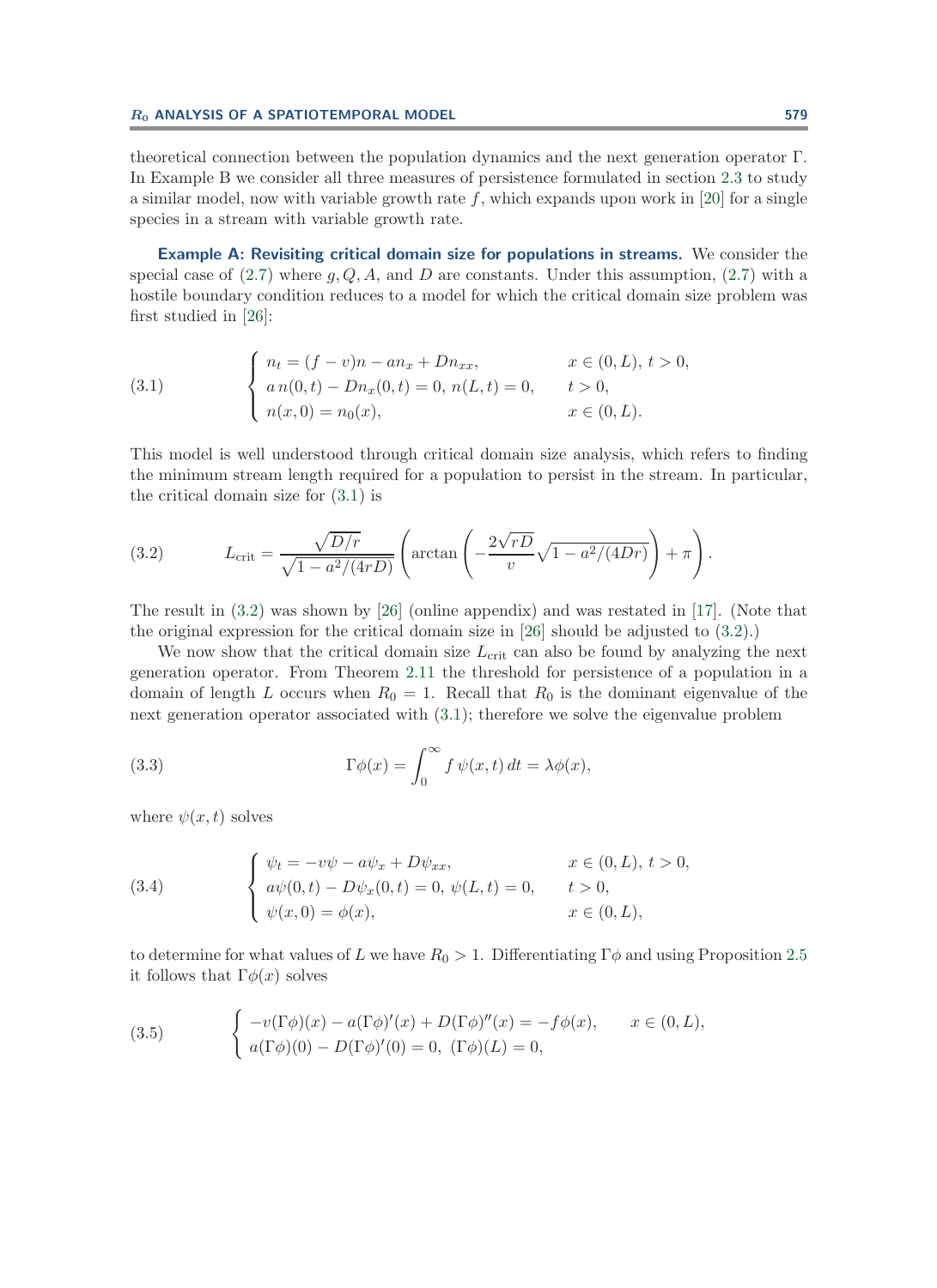where the boundary conditions follow from [\(3.3\)](#page-12-2) and the boundary conditions on  $\psi$  in [\(3.4\)](#page-12-3). Since  $\Gamma \phi = \lambda \phi$  we obtain the following Sturm–Liouville equation for  $\phi(x)$ :

(3.6) 
$$
\begin{cases} \phi''(x) - \frac{a}{D}\phi'(x) + \frac{1}{D}\left(\frac{f}{\lambda} - v\right)\phi(x) = 0, & x \in (0, L), \\ a\phi(0) - D\phi'(0) = 0, & \phi(L) = 0. \end{cases}
$$

The characteristic equation for [\(3.6\)](#page-13-0) is  $\eta^2 - \frac{a}{D}\eta + \frac{1}{D}(\frac{f}{\lambda} - v) = 0$  with discriminant  $\Delta =$  $(a/D)^2 - 4(f/\lambda - v)/D$ . It is straightforward to show that there is no positive solution of [\(3.6\)](#page-13-0) when  $\Delta \geq 0$  due to the boundary conditions. Thus positive solutions of [\(3.6\)](#page-13-0) exist only when  $\Delta$  < 0 or, equivalently, when

$$
(3.7) \t a2 < 4D\left(\frac{f}{\lambda} - v\right).
$$

Recall from Theorem [2.11](#page-11-1) that persistence in a domain of length L occurs when  $\lambda = R_0 \ge 1$ . If  $\lambda \geq 1$ , then  $f - v \geq f/\lambda - v$ , in which case [\(3.7\)](#page-13-1) implies

(3.8) 
$$
a < 2\sqrt{D(f - v)} \le 2\sqrt{D(f - v)}.
$$

Recall that

(3.11)

<span id="page-13-1"></span><span id="page-13-0"></span>
$$
c^* := 2\sqrt{D(f - v)}
$$

is the spreading speed for a population in the absence of advection (see, e.g.,  $[17]$ ). Thus  $a < c^*$  is a necessary condition for the population to persist, i.e., the advective speed of the river must be less than the spreading speed of the population in the absence of advection. If  $a>c^*$ , then either there is no positive solution of [\(3.6\)](#page-13-0) or a positive solution exists but  $\lambda < 1$ , which in either case implies that the zero solution is stable and the critical domain size does not exist.

If  $a < c^*$ , then solving [\(3.6\)](#page-13-0) one finds that the eigenvalues  $\lambda$  satisfy

<span id="page-13-2"></span>(3.9) 
$$
\tan(\rho(\lambda)L) = -\frac{2D\rho(\lambda)}{a},
$$

where  $\rho(\lambda) = \sqrt{\frac{f}{\lambda - v}} D - \frac{a}{2D)^2}$ . Implicitly differentiating [\(3.9\)](#page-13-2) with respect to L one sees that  $d\lambda/dL > 0$ . Thus if we substitute  $\lambda = R_0 = 1$  into [\(3.9\)](#page-13-2) we obtain the critical domain size  $L_{\text{crit}}$  as the minimal positive solution of  $(3.9)$ , which yields

(3.10) 
$$
L_{\text{crit}} = \frac{1}{\sqrt{(f-v)/D - (a/2D)^2}} \left( \arctan\left( -\frac{2D\sqrt{(f-v)/D - (a/2D)^2}}{a} \right) + \pi \right),
$$

which is equivalent to  $L_{\text{crit}}$  in [\(3.2\)](#page-12-1) with  $r = f - v$ . Since [\(3.9\)](#page-13-2) implies  $d\lambda/dL > 0$ , it follows that  $R_0 > 1$  if  $L > L_{\text{crit}}$ . That is, when the length of the stream is longer than the critical domain size, the population can persist in the stream.

Similar calculations show that the critical domain size under Danckwerts boundary conditions is given by

$$
L_{\rm crit}^{\rm Dan} = \frac{1}{\sqrt{-(a/2D)^2 + (f - v)/D}} \left( \arctan\left( \frac{(a/D)\sqrt{-(a/2D)^2 + (f - v)/D}}{(f - v)/D - (a/D)^2/2} \right) + \pi \right).
$$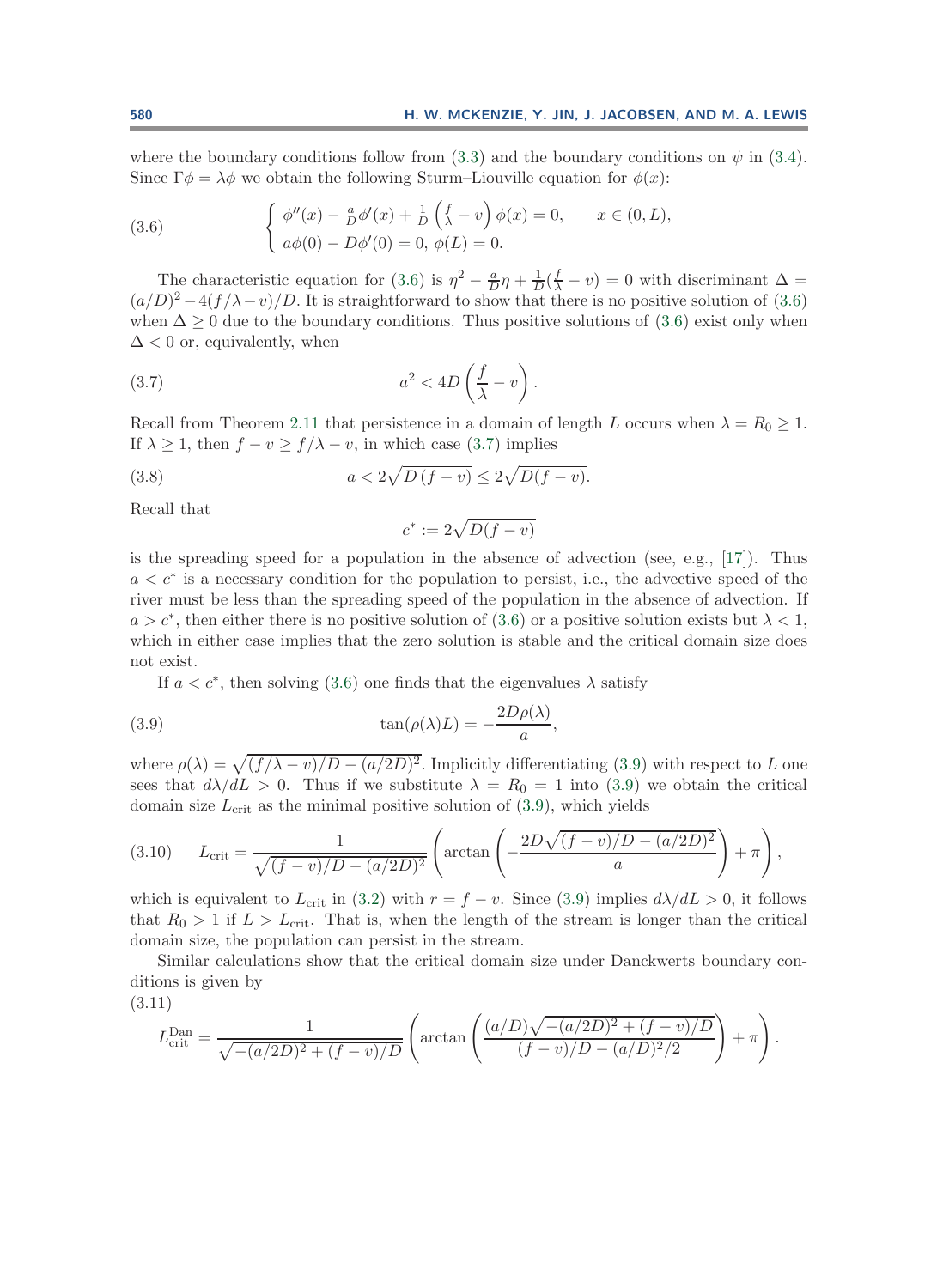

<span id="page-14-0"></span>**Figure 1.** Comparison of the critical domain size required for persistence of a population described by [\(3.1\)](#page-12-0) subject to hostile (solid) and Danckwerts (dashed) boundary conditions as a function of the advective speed a. The model parameters are  $D = 0.35$   $m^2/s$  and  $r = f - v = 0.39$  day<sup>-1</sup>.

The relationship between domain length and stream flow is shown in Figure [1](#page-14-0) for the case where  $D = 0.35 \text{ m}^2/\text{s}$  and  $r = f - v = 0.39 \text{ day}^{-1}$ . As stream flow (advection) increases, the critical domain size increases, eventually becoming infinite. As discussed in [\[20\]](#page-29-6), longer domains are necessary for persistence when the boundary conditions are hostile, as compared to Danckwerts boundary conditions. This difference due to boundary conditions decreases as the stream flow increases.

We conclude this example with some numerical simulations to visualize the predicted relationship between the long-term behavior of the population model [\(2.7\)](#page-4-2) and the next generation operator. Figures  $2(a1)$  $2(a1)$  and  $2(a2)$  show a population with an intrinsic growth rate of  $r = 0.39$  d<sup>-1</sup> being advected at  $a = 0.0015$  m/s along a 1 km river with hostile boundary conditions. The population persists when  $D = 0.35$  m<sup>2</sup>/s and is washed out when  $D = 0.15$  $m^2$ /s. The population model [\(2.7\)](#page-4-2) was solved numerically using MATLAB's parabolic PDE solver pdepe. For comparison, Figures  $2(b1)$  $2(b1)$  and  $2(b2)$  show the action of the next generation operator Γ on the dominant eigenfunction  $\phi(x)$ , which we approximated together with  $R_0$ using the projection method described in section [2.4.](#page-8-2) We used the alternate definition of the next generation operator (Proposition [2.5\)](#page-6-1) to compute  $\Gamma \phi(x)$ . For the case considered here where a, D are constants, an exact expression for  $k(x, y)$  exists (Figures [2\(](#page-15-0)c1) and 2(c2), Appendix [B\)](#page-26-0), but the integration was done numerically. In each case, the persistence or washout of the population is predicted by  $R_0$ .

**Example B: A model with variable birth rate.** In this example we again assume Q, A, D in  $(2.7)$  are constants but now allow the birth rate f to vary in space. This is motivated by the observation that stream primary production increases with stream order as the stream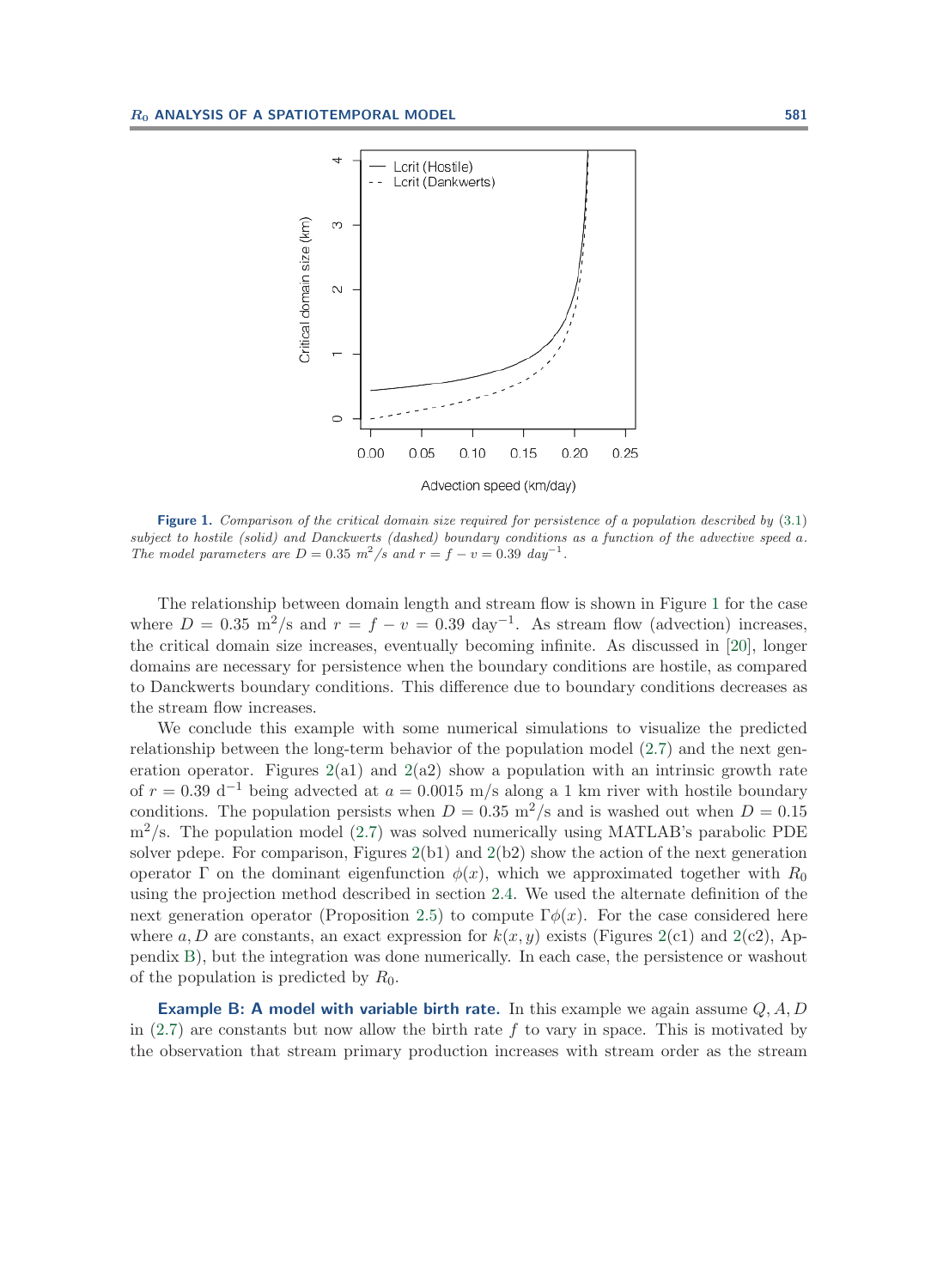

<span id="page-15-0"></span>**Figure 2.** An exponentially growing population with an intrinsic growth rate of  $r = 0.39$  d<sup>-1</sup> being advected at  $a = 0.0015$  m/s along a 1 km river with hostile boundary conditions. Depending on the diffusion coefficient, the population either persists ((a1),  $D = 0.35~m^2/s$ ) or washes out ((a2),  $D = 0.15~m^2/s$ ) over time. The longterm behavior of the population is determined by the action of the next generation operator on the dominant eigenvector  $\phi$  (b1), (b2). Γ $\phi(x)$  was computed using the alternate definition of Γ and Green's function is shown  $in (c1), (c2).$ 

widens and becomes less shaded [\[1\]](#page-28-14). For simplicity, we choose  $f$  to be a linearly increasing function with distance downstream,

(3.12) 
$$
f(x) = f_{\min} + (f_{\max} - f_{\min})(x/L), \quad x \in [0, L],
$$

where  $0 \le f_{\text{min}} \le f_{\text{max}}$  are the birth rates at the upstream and downstream boundaries of the stream, respectively. Under these assumptions, and considering Danckwert's boundary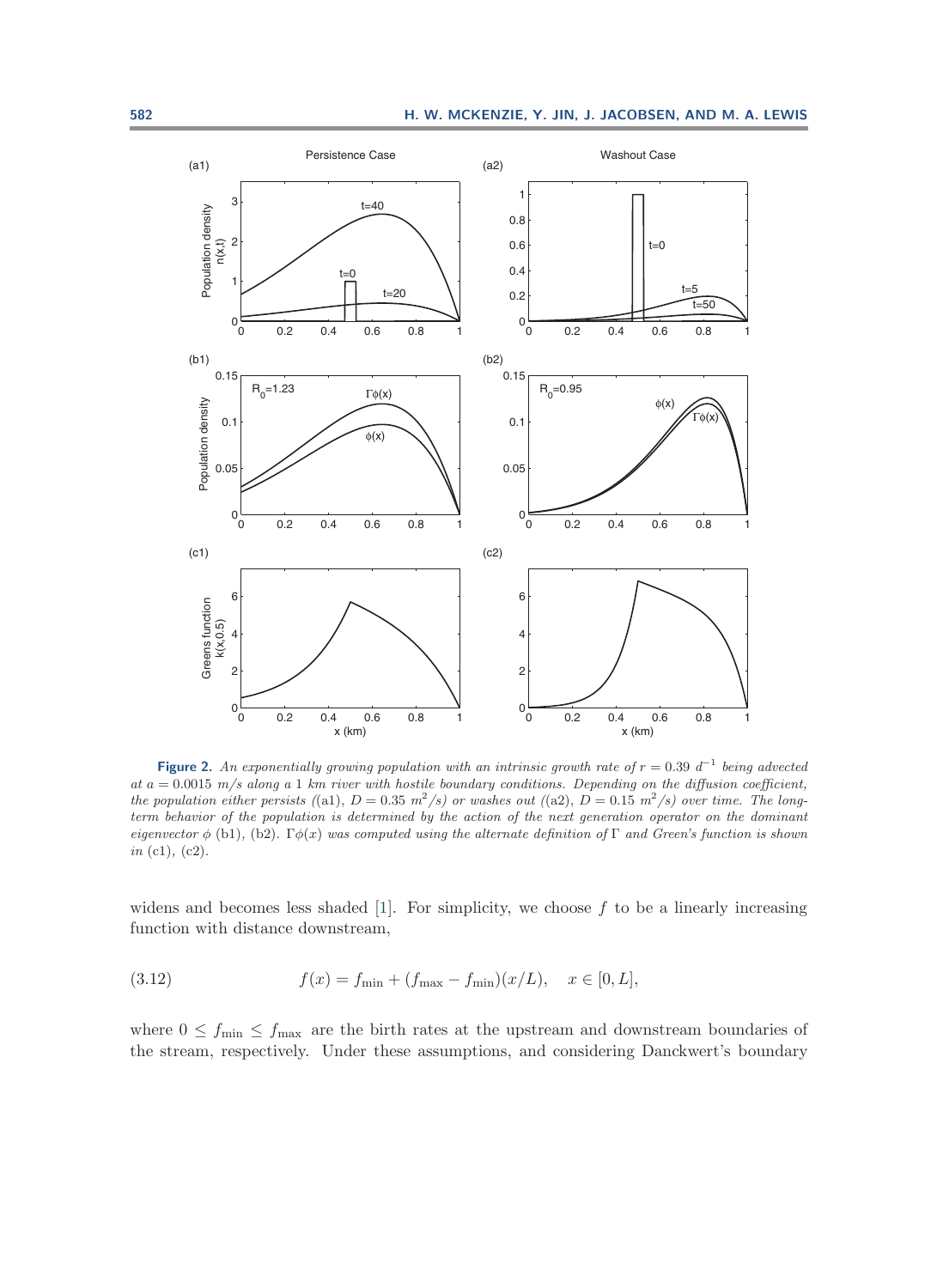conditions, [\(2.7\)](#page-4-2) reduces to the linearization of the single-species model studied in [\[20\]](#page-29-6),

(3.13) 
$$
\begin{cases} n_t = (f(x) - v)n - an_x + Dn_{xx}, & x \in (0, L), t > 0, \\ an(0, t) - Dn_x(0, t) = 0, n_x(L, t) = 0, & t > 0, \\ n(x, 0) = n_0(x), & x \in (0, L). \end{cases}
$$

Using the three measures of persistence, we study how the spatially variable birth rate, stream flow, and mortality rate affect population persistence. First, assuming a fixed mortality rate  $v$ , we compare population persistence in the case where the birth rate varies in space to the case where the birth rate is the constant average  $f_{\text{avg}} = (f_{\text{min}} + f_{\text{max}})/2$ . To do this we fix the growth rates  $r_{\text{min}}$ ,  $r_{\text{max}}$  and the mortality rate v and from these compute  $f_{\text{min}}$ ,  $f_{\text{max}}$ , and  $f_{\text{avg}}$ .

We begin by describing the fundamental niche using  $R_{\text{loc}}(x)$  for both the constant and variable birth rate environments. In the constant environment,  $R_{\text{loc}(x)} = f_{\text{avg}}/v$ . Therefore, the entire stream is either suitable or unsuitable habitat. However, in the variable environment,  $R_{\text{loc}}(x) = f(x)/v$ . Since f increases downstream, it is possible that even if the upstream habitat is unsuitable, there is suitable habitat downstream.

Next we consider the source-sink regions in the stream as modeled by  $R_{\delta}(x)$ . The results are shown in Figure [3](#page-17-0) for three different mortality rates. When the birth rate is constant in space, the flow can result in the appearance of a sink region (where  $R_{\delta}(x) < 1$ ) associated with the downstream boundary condition (Figure  $3(a1)-(a3)$  $3(a1)-(a3)$ ). The size of the sink region increases with increasing flow, as individuals are washed out more quickly and are unable to replace themselves in the next generation. This downstream sink region remains apparent when the birth rate is variable in space, although it is somewhat smaller in size as there is a trade-off with increasing birth rate downstream (Figures  $3(c1)-(c3)$  $3(c1)-(c3)$ ). In addition, there is a new upstream sink region associated with the reduced birth rate in the upstream region. This effect is mitigated to a certain extent with increasing flow, as individuals are carried further downstream and into better habitat during their lifetime and are therefore able to contribute more offspring to the next generation.

For the same population growth rates  $r_{\text{min}}$  and  $r_{\text{max}}$ , different mortality rates v lead to different source-sink regions. (Compare the solid, dashed, and dotted lines for each case in Figure [3.](#page-17-0)) As the mortality rate increases,  $f_{\text{min}}$  and  $f_{\text{max}}$  also increase since we assume that the growth rates  $r_{\text{min}}$  and  $r_{\text{max}}$  are constant. Therefore, increasing mortality rate reduces the size of the downstream sink region, as individuals complete their lifecycle more quickly and so are less subject to loss through the downstream boundary due to dispersal. This effect is stronger when the birth rate is constant in space. When the birth rate is variable in space, the effect of increasing mortality rate is countered by the increasing birth rate as individuals disperse downstream. This introduces a trade-off between living long enough to take advantage of the increased birth rates downstream, but not so long as to encounter the downstream boundary condition. The advantage conferred by high mortality in the case where birth rate is variable in space is most evident at medium flows, as individuals are more quickly dispersed downstream into more productive environments but are not washed out immediately, as is the case with the highest flow. This increased dispersal can be seen by considering Green's functions for low, medium, and high flows (Figures  $3(b1)$  $3(b1)$ – $(b3)$ ). The interaction between flow and the spatially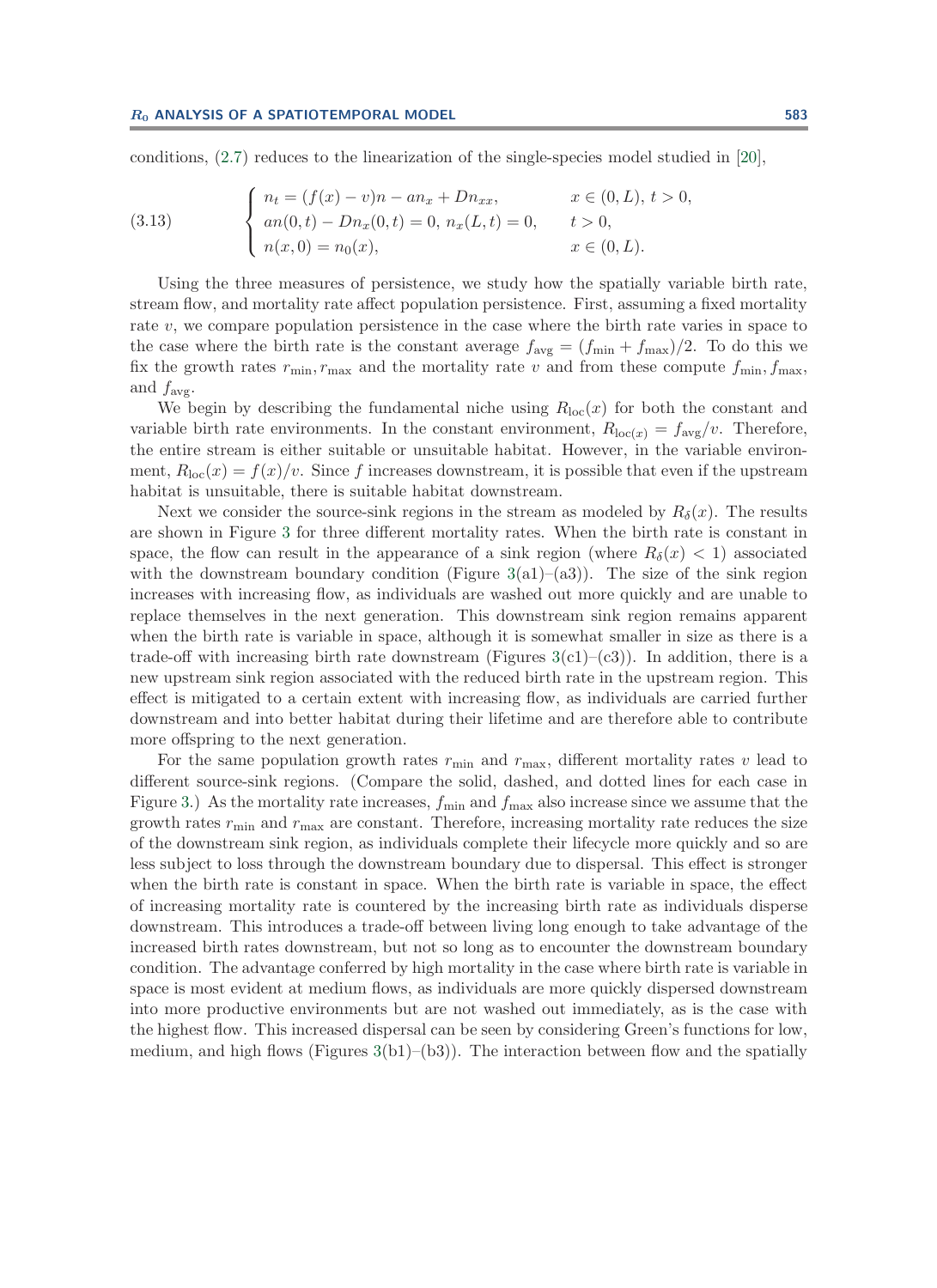

<span id="page-17-0"></span>**Figure 3.**  $R_{\delta}(x)$  for several flow speeds and mortality rates. When f is constant (a1)–(a3) there is a negative downstream boundary effect created by the flow which reduces the size of the source region. This effect is mitigated when birth and mortality rates are increased. When  $f(x)$  increases linearly with distance downstream  $(c1)$ – $(c3)$ , in addition to the downstream boundary effect caused by flow, the birth rate introduces a negative upstream boundary effect. This effect is increased when birth and mortality rates are high. In each case Green's functions are shown in (b1)–(b3). The other parameters are  $r_{avg} = 0.25, D = 0.001, r_{min} = -0.3, r_{max} = 0.8$ .

variable growth rate suggests that there may be a range of flow speeds and mortality rates over which the proportion of the habitat that is a source is maximized.

To see more clearly how flow and mortality rate interact to influence the source-sink regions, we obtain the proportion of habitat for which  $R_{\delta}(x) > 1$  as a function of flow speed and mortality rate in a habitat with constant birth rate (Figure  $4(a1)$  $4(a1)$ ) and spatially variable birth rate (Figure  $4(b1)$  $4(b1)$ ). In both habitats, the effect of the interaction between mortality rate and flow on the size of the source region is evident over a range of values. However, using  $R_{\delta}(x)$  as a measure of persistence we are not able to determine how the global population persistence is affected. For this we turn to  $R_0$ .

For the same range of flow speeds and mortality rates as in Figures  $4(a1)$  $4(a1)$  and  $4(b1)$ , we calculated  $R_0$  using the method as described in section [2](#page-3-3) (see also [\[6\]](#page-28-11)) with  $n = 100$ . The results are shown in Figures [4\(](#page-18-0)a2) and 4(b2). Similar patterns of  $R_0$  as a function of stream flow and mortality rate are apparent in both the constant and variable birth rate cases.  $R_0$  is highest for low values of stream flow and mortality rate, and decreases with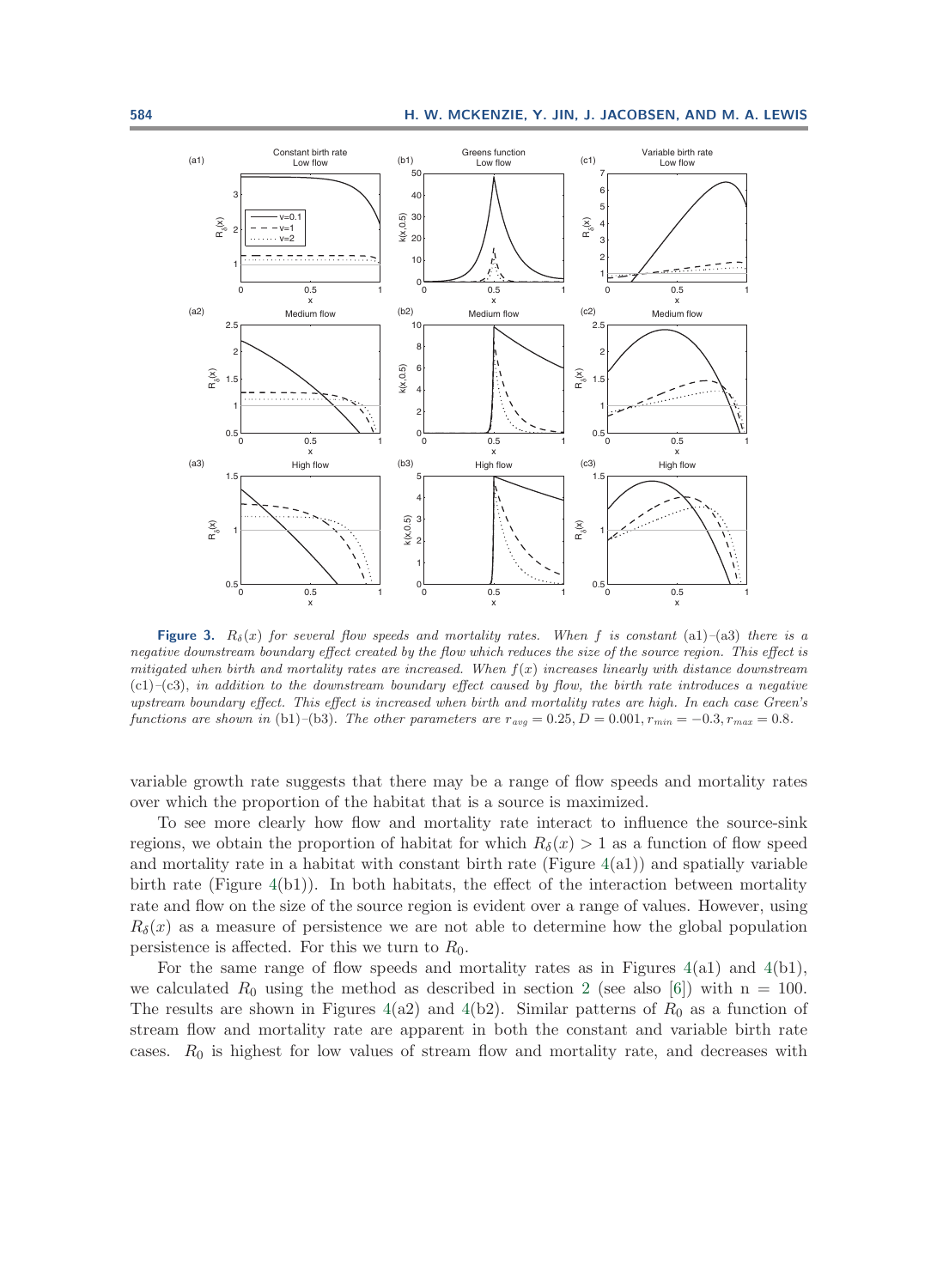

<span id="page-18-0"></span>**Figure 4.** The proportion of habitat where  $R_{\delta}(x) > 1$  for a range of flow speeds and mortality rates for the case where f is constant (a1) and linearly increasing (b1). The corresponding plots of  $R_0$  are shown in (a2), (b2). The other parameters are  $r_{avg} = 0.25, D = 0.001, r_{min} = -0.3, r_{max} = 0.8$ .

increasing flow and mortality. The influence of mortality rates in mitigating the effect of the downstream boundary observed in Figures  $4(a1)$  $4(a1)$  and  $4(b1)$  does not translate to increased global persistence for higher mortality rates. In fact, in the constant environment simulations, the advection speed corresponding to the threshold where  $R_0 = 1$  is approximately 0.03 and remains constant for all mortality rates (Figure  $4(a2)$  $4(a2)$ ). This value is very similar to the predicted spreading speed  $c^* = 2D(f - v) = 0.032$  for the population in the absence of advection. The advection speed permitting persistence  $(R_0 > 1)$  in the variable environment is higher than in the constant environment, suggesting that the spatial variability in birth rate, in particular the higher birth rate near the downstream boundary, permits persistence under increased stream flow as compared to the constant environment case.

In comparing the results in Figures  $4(a1)$  $4(a1)$  and  $4(b1)$  with Figures  $4(a2)$  and  $4(b2)$ , we further see that it is possible to have  $R_0 > 1$  even when the proportion of the domain where  $R_\delta(x) > 1$  is less than 1. This indicates that it is not necessary for the entire, or even the majority, of the domain, to be a source in order for the population to persist.

**4. Discussion.** In this paper we considered persistence of populations in streams described by the advection-diffusion-reaction model [\(2.1\)](#page-3-0) using the three measures of persistence proposed by [\[16\]](#page-28-3) in the context of a next generation operator. We formulated the next generation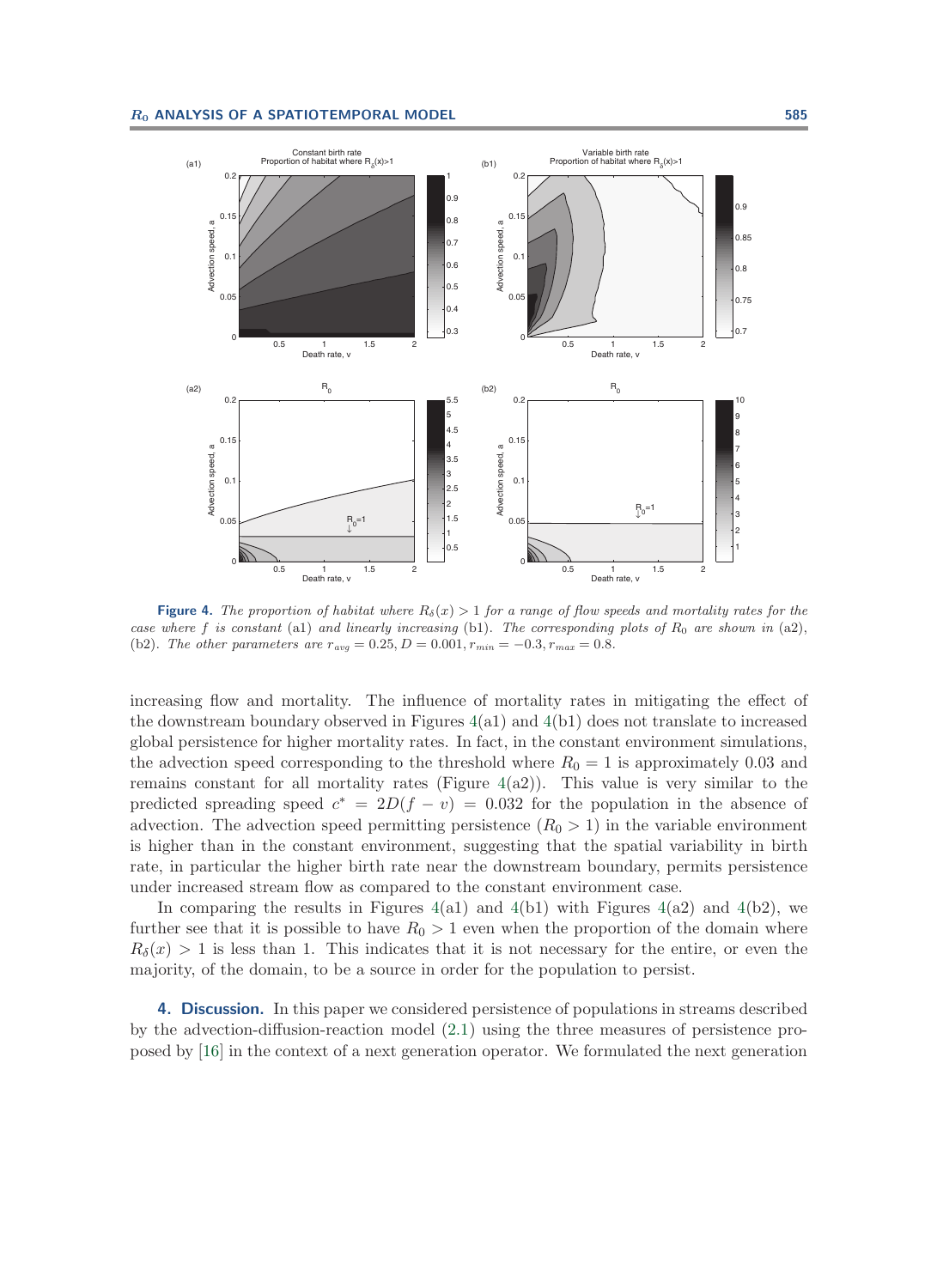operator for the linearization of [\(2.1\)](#page-3-0) and used this to derive the three measures of persistence for our model. In particular, we defined the net reproductive rate  $R_0$  and used the results of [\[30\]](#page-29-12) to prove that  $R_0$  determines the stability of the trivial homogeneous steady state of the model and therefore whether a population is able to invade and persist in the river. Using this new perspective on population persistence in streams we revisited a model in [\[26\]](#page-29-3) and obtained results consistent with previous critical domain size analysis [\[26,](#page-29-3) [17\]](#page-28-10). In addition, we used these measures of persistence to study a model where birth rate increased linearly downstream, which provided new insight into the interaction between flow speed and mortality rate and their effects on population persistence.

The previous theoretical work in [\[30\]](#page-29-12) established the connection between the stability of the trivial steady state solution and  $R_0$  for a very general class of models. However, the infinite-dimensional examples in [\[30\]](#page-29-12) concern populations which are continuous in time with a continuous age structure. In contrast, we studied a model where the population was continuous with a continuous spatial distribution, where dispersal is represented by a very general linear operator. Although we formulated the next generation operator starting from an advectiondiffusion-reaction population model, these ideas suggest a more general approach for defining next generation operators. For example, recall the alternate definition of the next generation operator,

(4.1) 
$$
\Gamma \psi(x) = f(x) \int_0^L k(x, y) \psi(y) dy,
$$

where  $k(x, y)$  represents the lifetime density of space use of an individual initially introduced at y. In this case k was derived from the associated population model,  $(2.7)$ ; however, k could be derived from other sources, such as numerical simulations of river flow, which include additional hydrodynamic complexity (e.g., River2D by [\[28\]](#page-29-14)).

In Example B when the environment was variable we found by using  $R_\delta(x)$  that both the upstream boundary and the downstream boundary affected persistence. In the case of the downstream boundary the effect was due to the loss of individuals and the strength of the effect was strongly connected to the lifetime of the individual and the flow. When the spatial scale of the river is much longer than the lifetime of the organism, then the effect of the downstream boundary on  $R_{\delta}(x)$  will be restricted to initial locations that are close to the boundary. However, for organisms that have long lifetimes compared to the spatial scale of the river, this effect will be significant as most individuals, regardless of starting location, will interact with the boundary during their lifetime. Therefore, the downstream boundary effect has to do with the interaction between flow speed and lifetime. In contrast, the upstream boundary effect is due to the negative growth rate associated with poor primary productivity in the upper reaches of the stream. In this case, flow speed mitigates the effect, as it enables organisms to be carried downstream to better habitat. This introduces a trade-off between low mortality rates, which reduce the effect of the upstream boundary, and high mortality rates, which reduce the effect of the downstream boundary. It would be interesting to do a meta-analysis of the lifespan of aquatic organisms compared to the spatial scale of the reaches in which they are found to see if there is a relationship.

A natural extension of the theory developed here for studying a single population using the measures of persistence would be to develop the theory necessary to study more general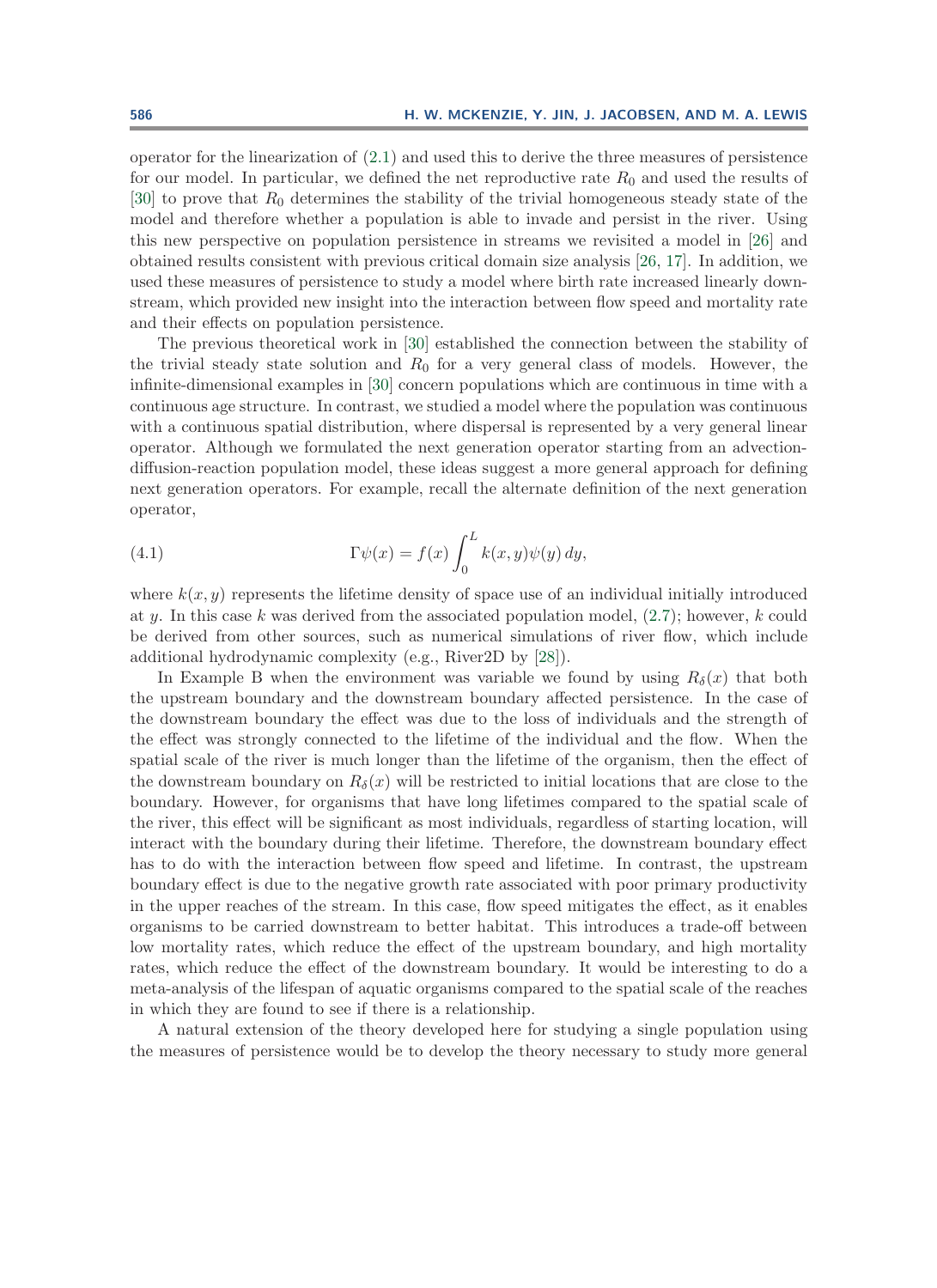models for interacting and structured populations. This would enable  $R_0$  analysis of models such as the benthic-drift model of [\[22\]](#page-29-4),

(4.2) 
$$
\begin{aligned}\n\frac{\partial n_d}{\partial t} &= \mu n_b - \sigma n_d + \mathcal{L} n_d, \\
\frac{\partial n_b}{\partial t} &= g(n_b) n_b - \mu n_b + \sigma n_d,\n\end{aligned}
$$

where  $n_b$  is the population density on the benthos,  $n_d$  is the population density in the drift, and  $\mu, \sigma$  are the rates of entering and leaving the drift, respectively, or the competition model of [\[20\]](#page-29-6),

(4.3) 
$$
\frac{\partial n_1}{\partial t} = n_1(r_1(x) - A_{11}n_1 - A_{12}n_2) + \mathcal{L}n_1,
$$

$$
\frac{\partial n_2}{\partial t} = n_2(r_2(x) - A_{22}n_2 - A_{21}n_1) + \mathcal{L}n_2,
$$

where  $n_1, n_2$  are the densities of the two competition species,  $r_i$  are their respective growth rates, and  $A_{ij}$  are the intra- and interspecific competition coefficients. Analysis of structured population models often requires the study of limiting cases (e.g., [\[22\]](#page-29-4)) or numerical approxi-mations (e.g., [\[20\]](#page-29-6)). However, previous application of  $R_0$  analysis to other types of structured population models has yielded insight into the effect of parameters on persistence not possible from direct analysis of the population model  $[8]$ . Therefore,  $R_0$  analysis of models of structured populations in streams may prove fruitful.

It is our hope that the theory developed here will provide a foundation for further development of a similar theory for the more complex population models mentioned above. In addition, we hope to encourage the connection of data to these models in order to further understand their potential as management tools for assessing persistence of populations in streams under varying flow conditions.

**Appendix A. Proofs.** Recall that  $X = C[0, L]$  denotes the Banach space of continuous functions on the interval [0, L] with the supremum norm  $||u||_{\infty} = \max_{x \in [0,L]} |u(x)|$  and  $X_{+} =$  ${f \in X : f(x) \geq 0$  for all  $x \in [0, L]$  denotes the cone of nonnegative functions in X.

### <span id="page-20-0"></span>**A.1. Proof of Proposition [2.2.](#page-5-0)**

*Proof.* Let  $\mu_1 > 0$  be the principal eigenvalue of [\(2.8\)](#page-4-0) and  $\hat{n}(x)$  the equilibrium solution of [\(2.1\)](#page-3-0) as defined in Proposition [2.1.](#page-4-1)

*Case* 1. When the boundary conditions in [\(2.1\)](#page-3-0) are Neumann or Robin type (i.e.,  $\beta_1 \neq 0$ and  $\beta_2 \neq 0$ , any solution of [\(2.1\)](#page-3-0) with nonnegative and nonzero initial data  $n(x, 0)$  satisfies  $n(x,t) > 0$  on  $[0,L]$ , so  $\hat{n}(x) > 0$  for all  $x \in [0,L]$ . In particular, if we let  $\delta = \frac{1}{2} \min_{x \in [0,L]} \hat{n}(x)$ ,<br>then it follows that  $\delta > 0$ . If  $n(x,t)$  is any solution of  $(2,1)$  with  $n(x,0) = n_0 \in X \setminus \{0\}$ , then then it follows that  $\delta > 0$ . If  $n(x, t)$  is any solution of  $(2.1)$  with  $n(x, 0) = n_0 \in X_+\setminus\{0\}$ , then it follows from Proposition [2.1\(](#page-4-1)ii) that eventually  $n(x,t) \geq \bar{n}(x,t)$ , where  $\bar{n}(x,t)$  is a solution of [\(2.1\)](#page-3-0) satisfying  $\bar{n}(x,t) \to \hat{n}(x)$  as  $t \to \infty$ . Thus  $\liminf_{t \to \infty} n(x,t) \geq \liminf_{t \to \infty} \bar{n}(x,t)$ uniformly for  $x \in [0, L]$  and

$$
\liminf_{t \to \infty} (n(x, t) - \delta) \ge \liminf_{t \to \infty} (\bar{n}(x, t) - \delta) \ge \liminf_{t \to \infty} (\bar{n}(x, t) - \hat{n}(x)) = 0
$$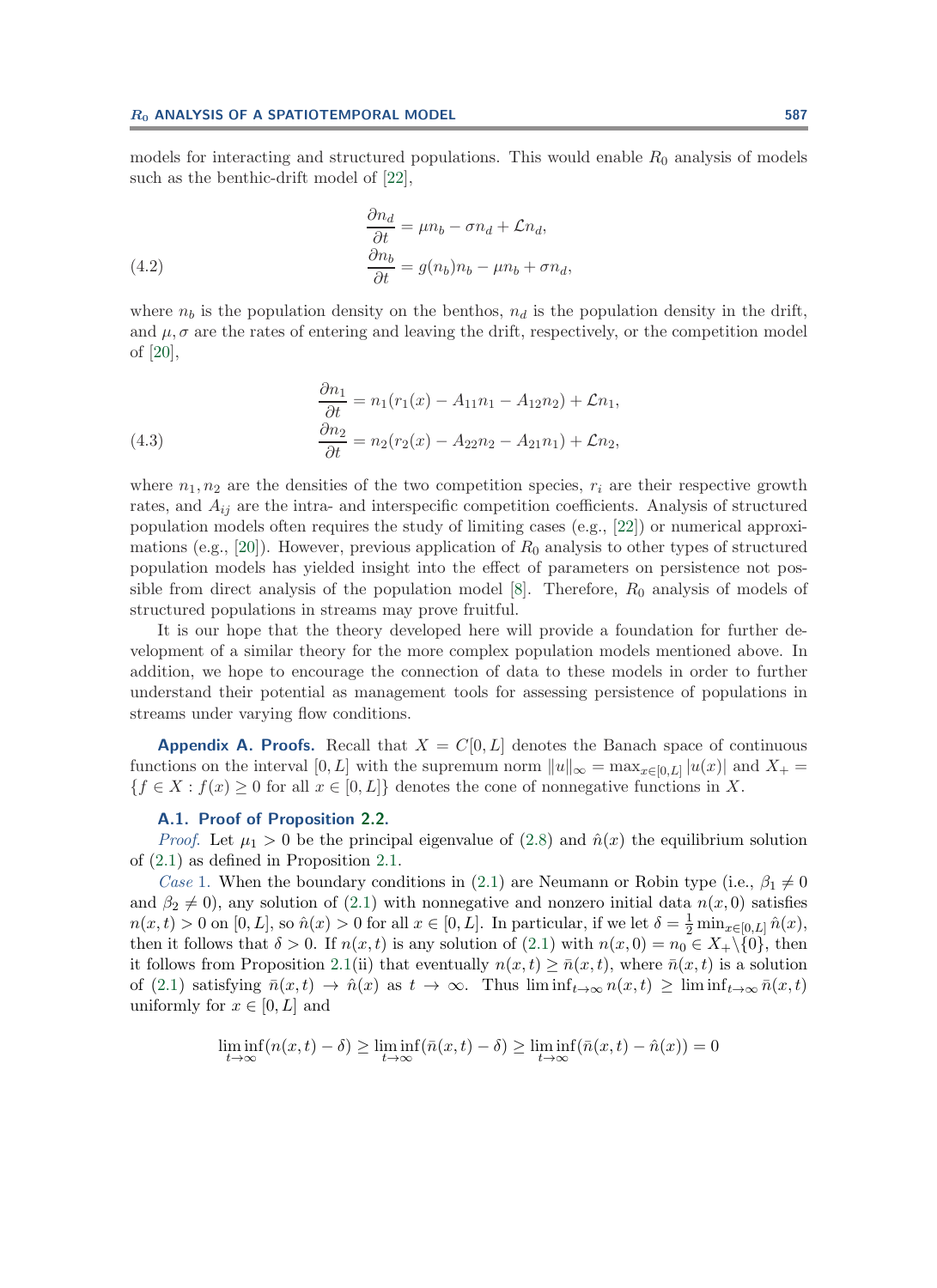uniformly for  $x \in [0, L]$ . Therefore,

 $\liminf_{t \to \infty} n(x, t) \ge \delta$  uniformly for  $x \in [0, L]$ 

and hence,  $\liminf_{t\to\infty} \min_{x\in[0,L]} n(x,t) \geq \delta > 0.$ 

*Case* 2. When at least one of the boundary conditions in [\(2.1\)](#page-3-0) is Dirichlet type (i.e.,  $\beta_1 = 0$  or  $\beta_2 = 0$ , we have  $\hat{n}(0) = 0$  or  $\hat{n}(L) = 0$  (or possibly both) but  $\hat{n} \neq 0$ . Let  $\delta = \frac{1}{L} \int_0^L \hat{n}(x) dx$ . Then  $\delta > 0$ . Similar to Case 1, for any solution  $n(x,t)$  of [\(2.1\)](#page-3-0) with  $n(x, t) \to n(x)$  as  $n(x, 0) = n_0 \in X_+\setminus\{0\}$ , there exists some solution  $\bar{n}(x, t)$  of  $(2.1)$  with  $\bar{n}(x, t) \to \hat{n}(x)$  as  $t \to \infty$  uniformly for  $x \in [0, L]$  such that  $n(x, t) \geq \bar{n}(x, t)$  for all  $x \in [0, L]$  and for sufficiently large  $t > 0$ . Then  $\lim_{t \to \infty} (\max_{x \in [0,L]} \bar{n}(x,t) - \max_{x \in [0,L]} \hat{n}(x)) = 0$ , and hence,

$$
\liminf_{t \to \infty} \left( \max_{x \in [0,L]} n(x,t) - \delta \right) \ge \liminf_{t \to \infty} \left( \max_{x \in [0,L]} n(x,t) - \max_{x \in [0,L]} \hat{n}(x) \right)
$$
\n
$$
\ge \liminf_{t \to \infty} \left( \max_{x \in [0,L]} \bar{n}(x,t) - \max_{x \in [0,L]} \hat{n}(x) \right)
$$
\n
$$
= \lim_{t \to \infty} \left( \max_{x \in [0,L]} \bar{n}(x,t) - \max_{x \in [0,L]} \hat{n}(x) \right) = 0.
$$

<span id="page-21-0"></span>Therefore,  $\liminf_{t\to\infty} \max_{x\in[0,L]} n(x,t) \geq \delta$ .

# <span id="page-21-1"></span>**A.2. Proof of Proposition [2.4.](#page-6-4)**

*Proof.* Let  $\psi_0 \in X$  and  $\psi$  be the solution to [\(2.11\)](#page-5-1) with initial function  $\psi_0$ . Clearly,  $\Gamma \psi_0$ is defined on [0, L]. Let  $v = \min_{x \in [0, L]} v(x)$  (recall  $v(x) > 0$  is the mortality rate). Then  $w(x,t) = e^{vt}\psi(x,t)$  satisfies

(A.1) 
$$
\begin{cases} w_t = \underline{v}w - v(x)w + \mathcal{L}w, & x \in (0, L), t > 0, \\ w(x, 0) = \psi_0(x), & x \in (0, L), \end{cases}
$$

subject to the same boundary conditions as  $\psi$ .

*Claim.*  $|w(x,t)| \le ||\psi_0||_{\infty}$  *for all*  $x \in [0,L]$  *and*  $t > 0$ *.* 

In fact, by the weak parabolic maximum principle for  $(A.1)$  the maximum of  $w(x, t)$  occurs on the parabolic boundary (i.e., either on the boundary of  $[0, L]$  or at the initial time  $t = 0$ ; see, e.g., [\[4,](#page-28-9) Theorem 1.17]). Consider first the boundary condition at  $x = 0$ . If it is of Dirichlet type  $(\alpha_1 = 1, \beta_1 = 0)$ , then  $w(0, t) = 0$  for all  $t > 0$  and the maximum cannot occur at  $x = 0$ unless  $w(x) \equiv 0$ . If it is of Neumann or Robin type,  $(\alpha_1 \geq 0, \beta_1 > 0)$ , then the boundary condition at  $x = 0$  implies that  $w_x(0,t) = \frac{\alpha_1}{\beta_1} w(0,t) \ge 0$  for all  $t > 0$ , since  $w(0,t) \ge 0$  for all  $t > 0$  by the comparison principle. Therefore the maximum of  $w(x, t)$  cannot occur at  $x = 0$ unless  $w(x, t) \equiv 0$ . By similar arguments we find that the maximum of  $w(x, t)$  is not attained at  $x = L$ . Since the maximum is not attained on the boundary of  $[0, L]$ , it must be attained at  $t = 0$ , and so  $w(x, t) \leq w(x, 0) = \psi_0(x) \leq ||\psi_0||_{\infty}$  for all  $x \in [0, L]$  and  $t > 0$ , proving the claim.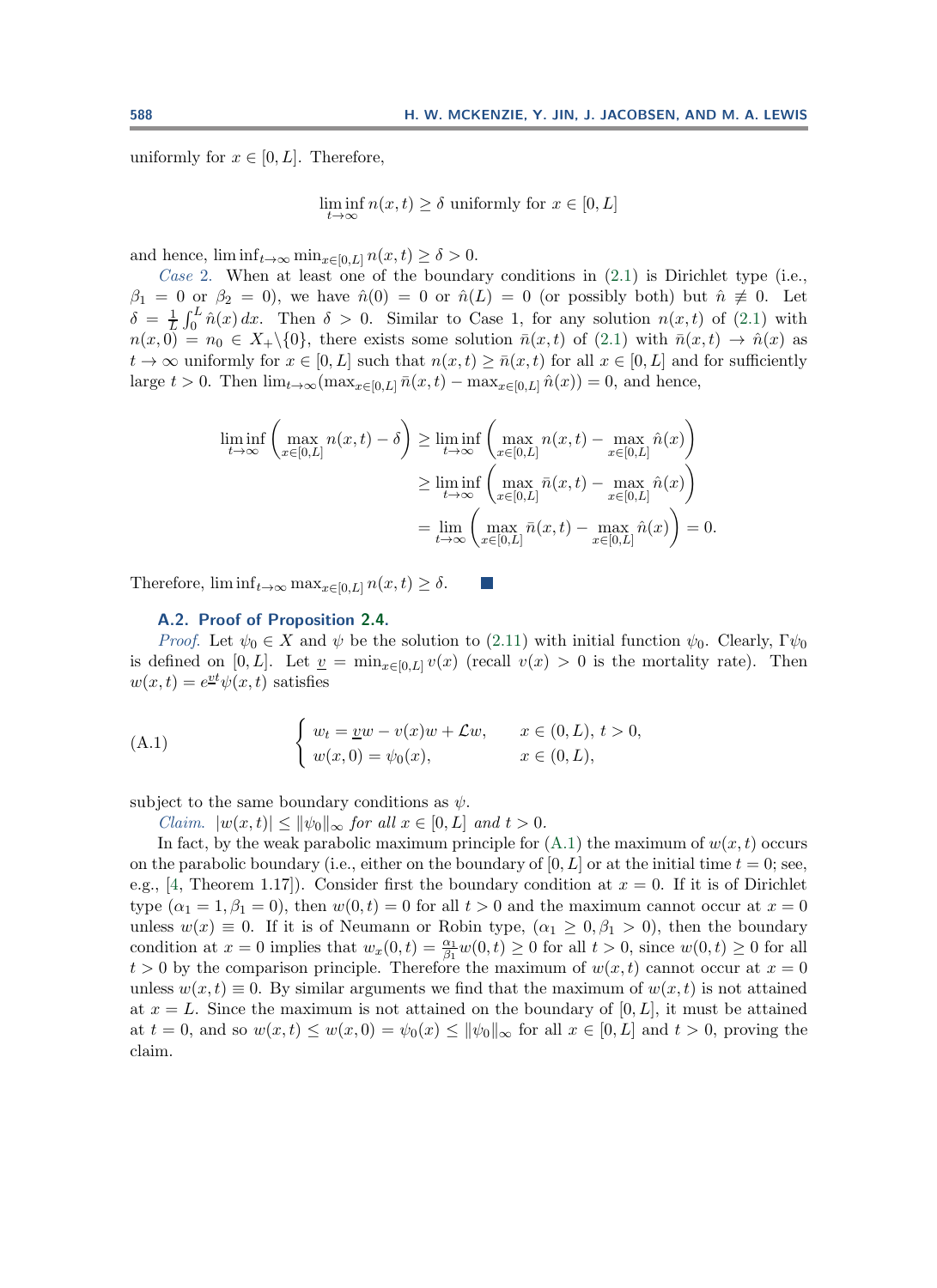# *R***<sup>0</sup> ANALYSIS OF A SPATIOTEMPORAL MODEL 589**

Now we show  $\Gamma \psi_0 \in X$ . Let  $x, y \in [0, L]$ . Then

$$
|\Gamma \psi_0(x) - \Gamma \psi_0(y)| = \left| f(x) \int_0^\infty w(x, t) e^{-\underline{v}t} dt - f(y) \int_0^\infty w(y, t) e^{-\underline{v}t} dt \right|
$$
  
\n
$$
\leq \left| f(x) \int_0^\infty (w(x, t) - w(y, t)) e^{-\underline{v}t} dt \right|
$$
  
\n
$$
+ |f(x) - f(y)| \int_0^\infty w(y, t) e^{-\underline{v}t} dt
$$
  
\n
$$
\leq ||f||_{\infty} \int_0^\infty |w(x, t) - w(y, t)| e^{-\underline{v}t} dt + |f(x) - f(y)| \cdot \frac{||\psi_0||_{\infty}}{\underline{v}}.
$$

For any  $\epsilon > 0$ , it follows from the continuity of f that there exists  $\delta_1 > 0$  such that  $|f(x) |f(y)| < \epsilon \underline{v}/(2||\psi_0||_{\infty})$  for any  $x, y \in [0, L]$  with  $|x - y| < \delta_1$ . Let T be sufficiently large so that  $2\|\psi_0\|_{\infty}e^{-\underline{v}T}/\underline{v}<\epsilon/(4\|f\|_{\infty}).$  By the continuity of  $w(x,t)$  we can find a  $\delta_T>0$  such that  $|w(x,t)-w(y,t)| < \epsilon \underline{v}/(4||f||_{\infty}(1-e^{-\underline{v}T}))$  for any  $x, y \in [0, L]$  with  $|x-y| < \delta_T$  and  $t \in [0, T]$ . Let  $\delta = \min{\delta_1, \delta_T}$ . Then for any  $x, y \in [0, L]$  with  $|x - y| < \delta$ , we have

$$
||f||_{\infty} \int_0^{\infty} |w(x,t) - w(y,t)|e^{-\underline{v}t}dt = ||f||_{\infty} \int_0^T |w(x,t) - w(y,t)|e^{-\underline{v}t}dt
$$
  
+ 
$$
||f||_{\infty} \int_T^{\infty} |w(x,t) - w(y,t)|e^{-\underline{v}t}dt
$$
  

$$
< ||f||_{\infty} \frac{\epsilon \underline{v}}{4||f||_{\infty}(1 - e^{-\underline{v}T})} \int_0^T e^{-\underline{v}t}dt
$$
  
+ 
$$
||f||_{\infty} 2||\psi_0||_{\infty} \int_T^{\infty} e^{-\underline{v}t}dt
$$
  

$$
< \frac{\epsilon}{4} + \frac{\epsilon}{4}
$$
  

$$
< \frac{\epsilon}{2}.
$$

Thus for  $|x-y| < \delta$  we have

$$
|\Gamma\psi_0(x)-\Gamma\psi_0(y)|<\frac{\epsilon}{2}+\frac{\epsilon}{2}=\epsilon,
$$

<span id="page-22-0"></span>which proves  $\Gamma \psi_0$  is continuous on  $[0, L]$  and hence  $\Gamma \psi_0 \in X$ . p.

# **A.3. Proof of Proposition [2.5.](#page-6-1)**

*Proof.* First consider the case  $f(x) = 1$ . In this case, the next generation operator associated with [\(2.7\)](#page-4-2) is

<span id="page-22-1"></span>(A.2) 
$$
\bar{\Gamma}\psi_0(x) = \int_0^\infty \psi(x,t) dt,
$$

where  $\psi_0 \in X$  and  $\psi(x, t)$  is the solution to [\(2.11\)](#page-5-1) subject to the same boundary conditions as [\(2.7\)](#page-4-2). It follows from Proposition [2.4](#page-6-4) that  $\overline{\Gamma}: X \to X$  is well defined. We claim  $\overline{\Gamma}$  is equivalent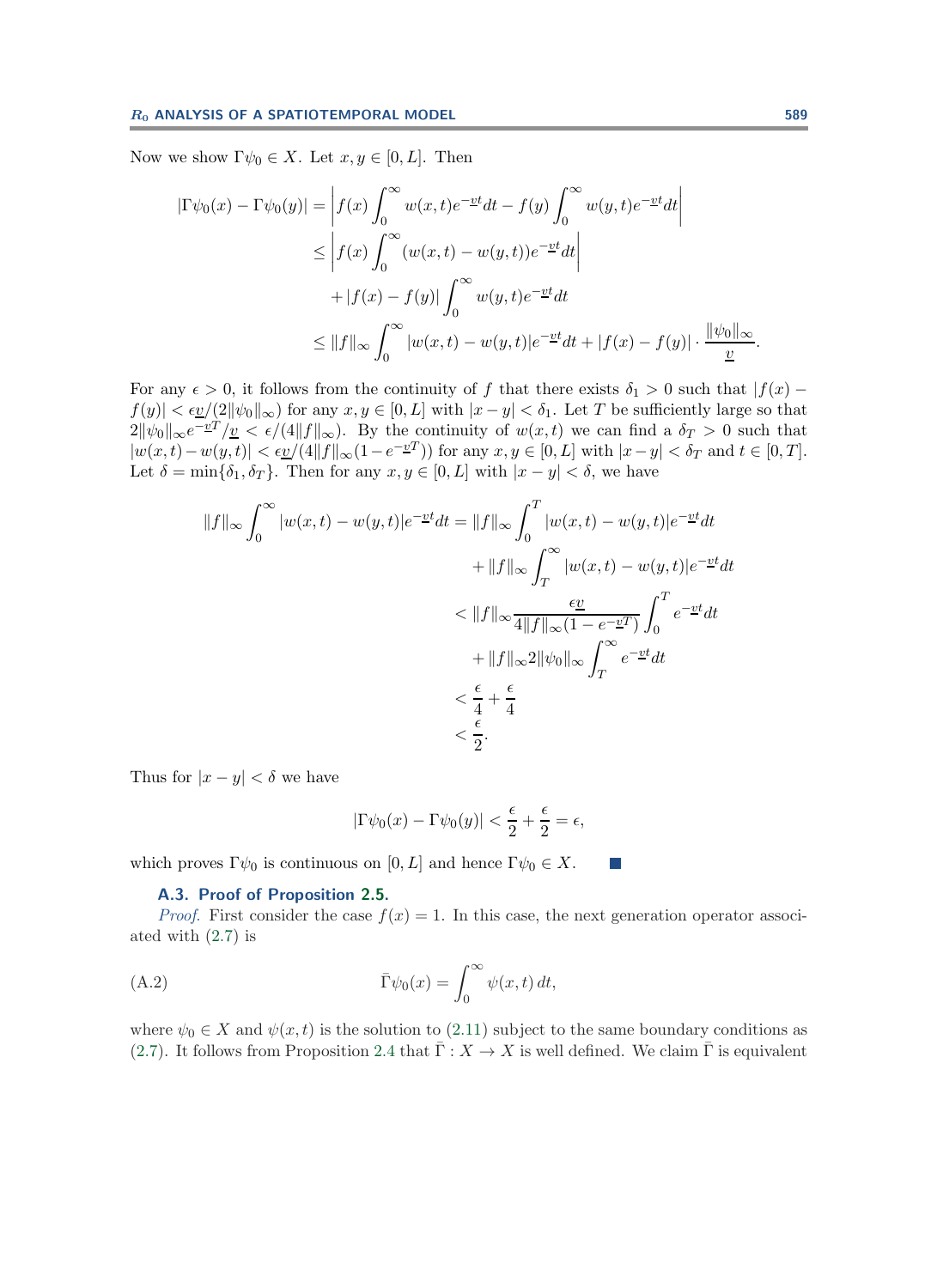to

(A.3) 
$$
\bar{\Gamma}\psi_0(x) = \int_0^L k(x, y)\psi_0(y) dy,
$$

where  $k(x, y)$  is the solution for a fixed value of y of the equation

$$
(A.4) \t -v(x)k(x,y) + \mathcal{L}k(x,y) = -\delta(x-y)
$$

subject to the boundary conditions  $\alpha_1 k(0, y) - \beta_1 k'(0, y) = 0$ ,  $\alpha_2 k(L, y) + \beta_2 k'(L, y) = 0$ , where  $'$  denotes differentiation with respect to x. This can be seen by integrating the differential equation in [\(2.11\)](#page-5-1) with respect to t from 0 to  $\infty$  to obtain

<span id="page-23-1"></span>
$$
\int_0^\infty \psi_t(x,t) dt = -v(x) \int_0^\infty \psi(x,t) dt + \mathcal{L} \int_0^\infty \psi(x,t) dt.
$$

Recognizing  $\bar{\Gamma}\psi_0(x)$  in the terms on the right-hand side and using the fact that  $\psi(x,t) \to 0$ as  $t \to \infty$  for all  $x \in [0, L]$ , we obtain the following boundary value problem for  $\bar{\Gamma}\psi_0(x)$ :

(A.5)  
\n
$$
\begin{cases}\n-v(x)\overline{\Gamma}\psi_0(x) + \mathcal{L} \left[\overline{\Gamma}\psi_0\right](x) = -\psi_0(x), & x \in (0, L), \\
\alpha_1 \overline{\Gamma}\psi_0(0) - \beta_1(\overline{\Gamma}\psi_0)'(0) = 0, \\
\alpha_2 \overline{\Gamma}\psi_0(L) + \beta_2(\overline{\Gamma}\psi_0)'(L) = 0.\n\end{cases}
$$

The boundary conditions for  $\bar{\Gamma}$  are obtained from ([A.2\)](#page-22-1) and the boundary conditions for  $\psi(x, t)$ . For homogeneous boundary conditions such as those considered here, the solution of [\(A.5\)](#page-23-1) can be expressed as

(A.6) 
$$
\overline{\Gamma}\psi_0(x) = \int_0^L k(x, y)\psi_0(y) dy,
$$

where  $k(x, y)$  is the Green's function associated with  $(A.5)$  as defined by the solution of

(A.7) 
$$
\begin{cases} -v(x)k(x,y) + \mathcal{L}k(x,y) = -\delta(x-y), & x \in (0,L), \\ \alpha_1 k(0,y) - \beta_1 k'(0,y) = 0, \\ \alpha_2 k(L,y) + \beta_2 k'(L,y) = 0 \end{cases}
$$

for a fixed  $y \in (0, L)$ , where ' denotes differentiation with respect to x (see, e.g., [\[27\]](#page-29-15)).

For the general case where  $f = f(x)$  we have

<span id="page-23-2"></span>
$$
\Gamma \psi_0(x) = f(x) \int_0^\infty \psi(x, t) dt = f(x) \overline{\Gamma} \psi_0(x) = f(x) \int_0^L k(x, y) \psi_0(y) dy.
$$

# <span id="page-23-0"></span>**A.4. Proof of Proposition [2.6.](#page-9-1)**

*Proof.* Let  $\psi_0, \phi_0 \in X$ . The linearity of Γ follows from the linearity of the partial differential equations for  $\psi(x,t)$  and  $\phi(x,t)$ , and the linear homogeneous boundary conditions. Note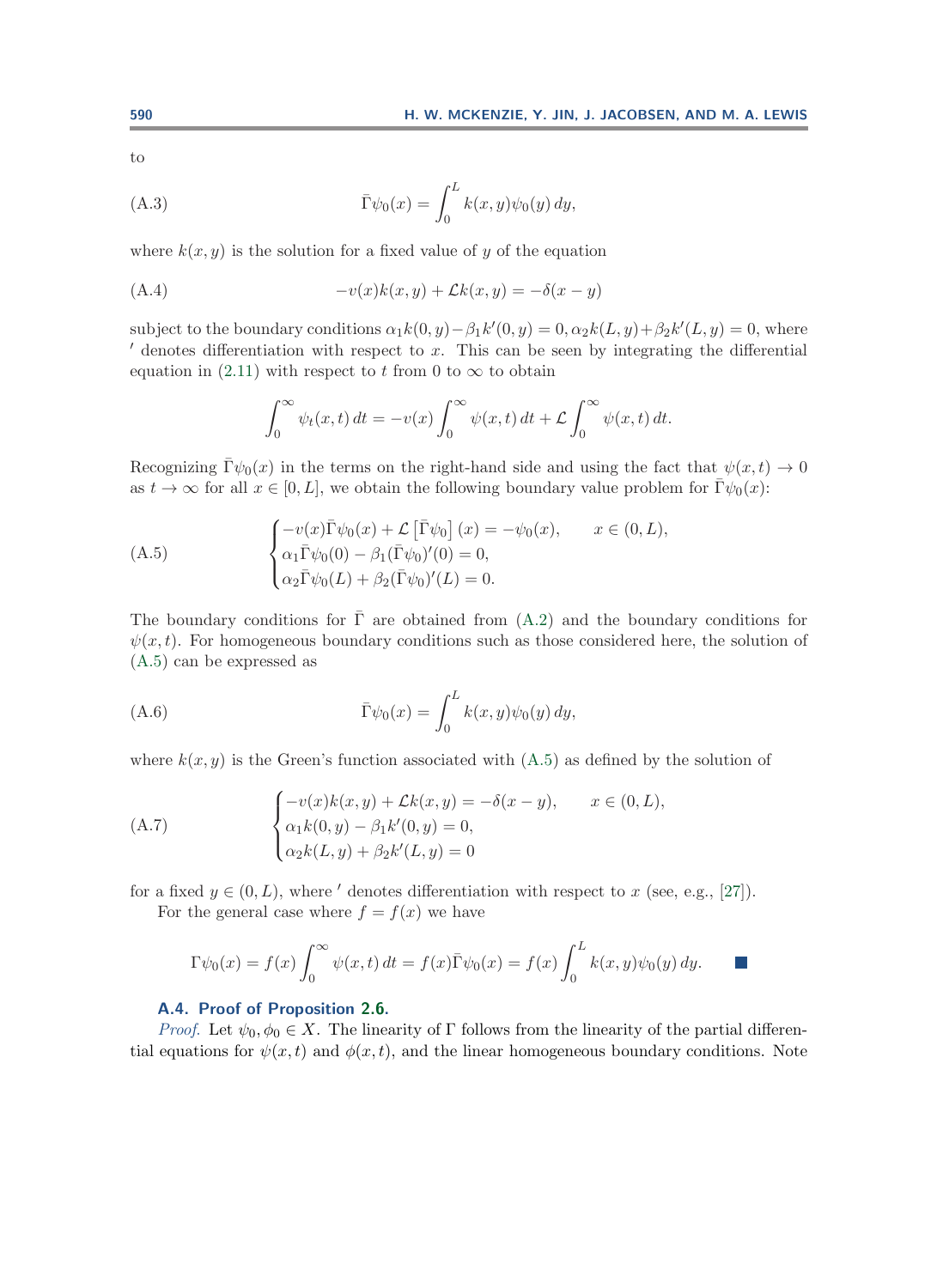that since  $k(x, y)$  is continuous on  $[0, L] \times [0, L]$ , there exists  $M > 0$  such that  $|k(x, z)| < M$ for all  $x, z \in [0, L]$ . To show that  $\Gamma$  is bounded, let  $\psi_0 \in X$ . Then

$$
\|\Gamma\psi_0\|_{\infty} = \max_{x \in [0,L]} |\Gamma\psi_0(x)| = \max_{x \in [0,L]} \left| f(x) \int_0^L k(x,y)\psi_0(y)dy \right| \leq ML \|f\|_{\infty} \|\psi_0\|_{\infty}.
$$

Therefore  $\|\Gamma\|_* \leq ML \|f\|_{\infty}$ , where  $\|\cdot\|_*$  is the operator norm in  $C(X, X)$ , and so  $\Gamma$  is a bounded operator. To show that  $\Gamma$  is compact, let  $\{u_k\}_{k=1}^{\infty} \subset X$  be a bounded sequence.<br>Then there exists a constant  $M_{\epsilon} > 0$  such that  $||u|| \leq M_{\epsilon}$  for all  $k \in \mathbb{N}$ . Therefore Then there exists a constant  $M_1 > 0$  such that  $||u_k||_{\infty} \leq M_1$  for all  $k \in \mathbb{N}$ . Therefore  ${\lbrace \Gamma u_k \rbrace_{k=1}^{\infty} \subset X \text{ is bounded by } \frac{\Vert f \Vert_{\infty} M_1}{v(x)} \text{ because } \Gamma \text{ is a bounded operator with } \Vert \Gamma \Vert_{*} \leq \frac{\Vert f \Vert_{\infty}}{v(x)}$ .<br>We now show that  ${\lbrace \Gamma u_k \rbrace_{\infty}^{\infty}}$  is equicontinuous on [0, *1*]. For any  $x, y \in [0, I]$  and  $k \in \mathbb{N}$  was We now show that  $\{\Gamma u_k\}_{k=1}^{\infty}$  is equicontinuous on  $[0, L]$ . For any  $x, y \in [0, L]$  and  $k \in \mathbb{N}$ , we have have

$$
|\Gamma u_k(x) - \Gamma u_k(y)| = \left| f(x) \int_0^L k(x, z) u_k(z) dz - f(y) \int_0^L k(y, z) u_k(z) dz \right|
$$
  
\n
$$
\leq \left| f(x) \int_0^L k(x, z) u_k(z) dz - f(y) \int_0^L k(x, z) u_k(z) dz \right|
$$
  
\n
$$
+ \left| f(y) \int_0^L k(x, z) u_k(z) dz - f(y) \int_0^L k(y, z) u_k(z) dz \right|
$$
  
\n
$$
\leq |f(x) - f(y)| \int_0^L |k(x, z) u_k(z)| dz + |f(y)| \int_0^L |k(x, z) - k(y, z) u_k(z)| dz
$$
  
\n
$$
\leq M_1 |f(x) - f(y)| \int_0^L |k(x, z)| dz + M_1 ||f||_{\infty} \int_0^L |k(x, z) - k(y, z)| dz.
$$

Let  $\epsilon > 0$  be given. Since f is continuous on [0, L], there exists  $\delta_1 > 0$  such that  $|f(x)-f(y)| <$  $\epsilon/(2M_1M_2L)$  for all  $x, y \in [0, L]$  with  $|x - y| < \delta_1$ . Moreover, there exists  $\delta_2 > 0$  such that  $|k(x, z) - k(y, z)| < \epsilon/(2M_1L||f||_{\infty})$  for  $x, y \in [0, L]$  with  $|x - y| < \delta_2$ , uniformly for  $z \in [0, L]$ . Let  $\delta = \min\{\delta_1, \delta_2\}$ . Then for any  $k \in \mathbb{N}$  and  $x, y \in [0, L]$  with  $|x - y| < \delta$ , we have

$$
|\Gamma u_k(x) - \Gamma u_k(y)| \le M_1 \frac{\epsilon}{2LM_1M_2} \int_0^L M_2 dz + M_1 ||f||_{\infty} \int_0^L \frac{\epsilon}{2M_1L||f||_{\infty}} dz
$$
  
=  $\epsilon/2 + \epsilon/2$   
=  $\epsilon$ .

Therefore the bounded sequence  $\{\Gamma u_k\}_{k=1}^{\infty} \subset X$  is also equicontinuous and by the Arzelà–<br>Ascoli theorem (see e.g. [14]) it follows that the sequence  $\{\Gamma u_k\}_{k=1}^{\infty} \subset X$  has a convergent Ascoli theorem (see, e.g., [\[14\]](#page-28-12)), it follows that the sequence  $\{\Gamma u_k\}_{k=1}^{\infty} \subset X$  has a convergent subsequence in X and hence  $\Gamma$  is a compact operator subsequence in X and hence  $\Gamma$  is a compact operator.

# <span id="page-24-0"></span>**A.5. Proof of Proposition [2.8.](#page-10-2)**

*Proof*. First we consider the case that both boundary conditions (upstream and downstream) are Neumann or Robin boundary conditions. In this case the result follows from the Krein–Rutman theorem once we establish that  $\Gamma$  is a strongly positive compact linear operator. Note that the set of nonnegative functions forms a solid cone  $X_+$  in the Banach space X with interior  $Int(X_+) = \{f \in X : f > 0 \text{ for all } x \in [0,L]\}.$  For any  $\psi_0 \in X_+ \setminus \{0\}$ , we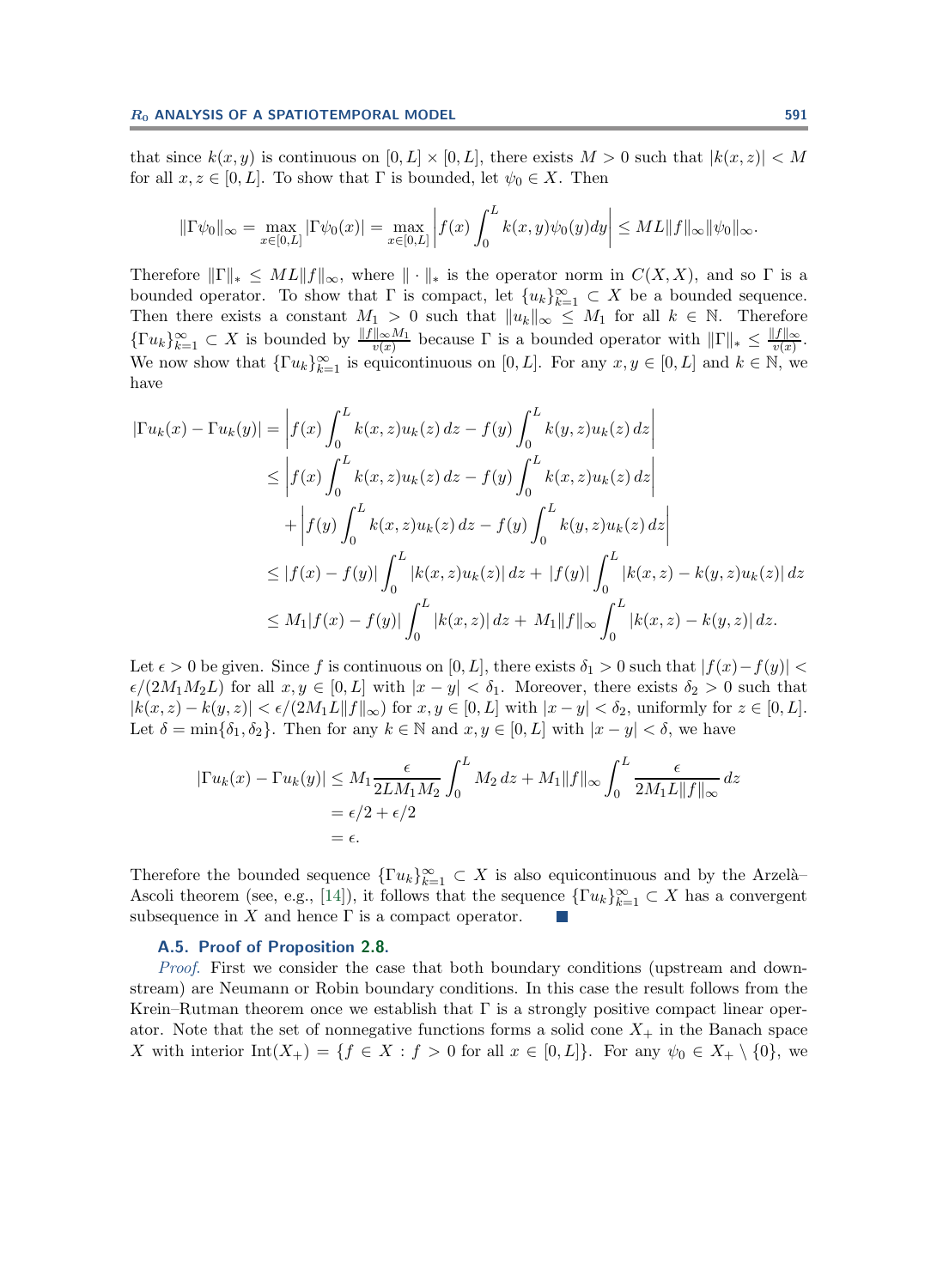have  $\Gamma \psi_0(x) = f(x) \int_0^\infty \psi(x,t) dt$ , where  $\psi(x,t)$  satisfies [\(2.11\)](#page-5-1). By the comparison theorem,<br> $\psi(x,t) > 0$  for all  $t > 0$  and  $\psi \neq 0$ . Since  $f(x) > 0$  for all  $x \in [0, L]$  we have  $\Gamma \psi_0(x) > 0$  for  $\psi(x,t) \geq 0$  for all  $t > 0$  and  $\psi \neq 0$ . Since  $f(x) > 0$  for all  $x \in [0,L]$  we have  $\Gamma \psi_0(x) > 0$  for all  $x \in [0, L]$ , and hence  $\Gamma \psi_0 \in \text{Int}(X_+)$ . Therefore,  $\Gamma$  is strongly positive. The linearity and compactness of Γ have been proved in Proposition [2.6.](#page-9-1) Then the proposition follows from the Krein–Rutman theorem (Theorem [2.7\)](#page-9-2).

When one or more boundary conditions are Dirichlet, then the solutions can vanish on the boundary and hence will not lie in the interior of  $X_{+}$ . In this case, the Krein–Rutman theorem on the space X does not apply because  $\Gamma$  is not strongly positive on X. To address this situation we use the approach in [\[25\]](#page-29-13) (see, e.g., Chapter 7, Corollary 4.2) to define a space where  $\Gamma$  is strongly positive.

Let  $X = C_0[0, L]$  denote the Banach space of continuous functions on  $[0, L]$  vanishing on the boundary,  $\bar{X}_+$  the cone of nonnegative functions in  $\bar{X}$ , and U the closed subspace of  $C^1[0,L]$  consisting of continuously differentiable functions vanishing on the boundary. The set  $U_+ = U \cap \bar{X}_+$  is a solid cone in U. Define the partial order  $\ll$  on U by  $u_1 \ll u_2$  provided  $u_2 - u_1 \in Int(U_+)$ . Then by Corollary 4.2 in [\[25\]](#page-29-13), we know that [\(2.7\)](#page-4-2) defines a semiflow  ${\{\Phi_t\}}_{t>0}$  that satisfies  $\Phi_t$  is continuous from  $\bar{X}$  to U and is strongly order preserving for each  $t > 0$ . That is, for any  $\phi, \psi \in \bar{X}_+$  with  $\phi < \psi$ , we have  $\Phi_t(\phi) \ll \Phi(\psi)$  for all  $t > 0$ . Now, arguing as the previous case, one can prove that  $\Gamma$  is strongly positive on U. Following similar arguments as in Proposition [2.6,](#page-9-1) one also obtains the linearity and compactness of  $\Gamma$  on U. Thus, by applying the Krein–Rutman theorem to  $\Gamma$  on U, we complete the proof in the case that at least one of the boundary conditions is a Dirichlet boundary condition.

### <span id="page-25-0"></span>**A.6. Proof of Proposition [2.10.](#page-10-1)**

*Proof.* We claim that  $B^{-1}: X \to Z$  is defined by  $B^{-1}u(x) = -\frac{1}{f(x)}\Gamma u(x)$ . To prove this we will show that  $BB^{-1} = I$  and  $B^{-1}B = I$ . Let  $u \in X$  and  $U(x, t)$  be the solution of [\(2.11\)](#page-5-1) with initial function  $u$ . We have

$$
BB^{-1}u(x) = B\left(-\int_0^\infty U(x,t) dt\right)
$$
  
=  $-v(x)\left(-\int_0^\infty U(x,t) dt\right) + \mathcal{L}\left(-\int_0^\infty U(x,t) dt\right)$   
=  $\int_0^\infty v(x)U(x,t) - \mathcal{L}U(x,t) dt$   
=  $-\int_0^\infty U_t(x,t) dt$   
=  $-\lim_{T \to \infty} U(x,T) + U(x,0)$   
(A.8)  
=  $u(x)$ ,

where we used [\(2.11\)](#page-5-1) and the fact that  $\lim_{T\to\infty} U(x,T) = 0$ . Conversely, for  $w \in Z$ ,

$$
B^{-1}Bw(x) = B^{-1}(-v(x)w(x) + \mathcal{L}w(x)) = -\int_0^\infty W(x,t)dt,
$$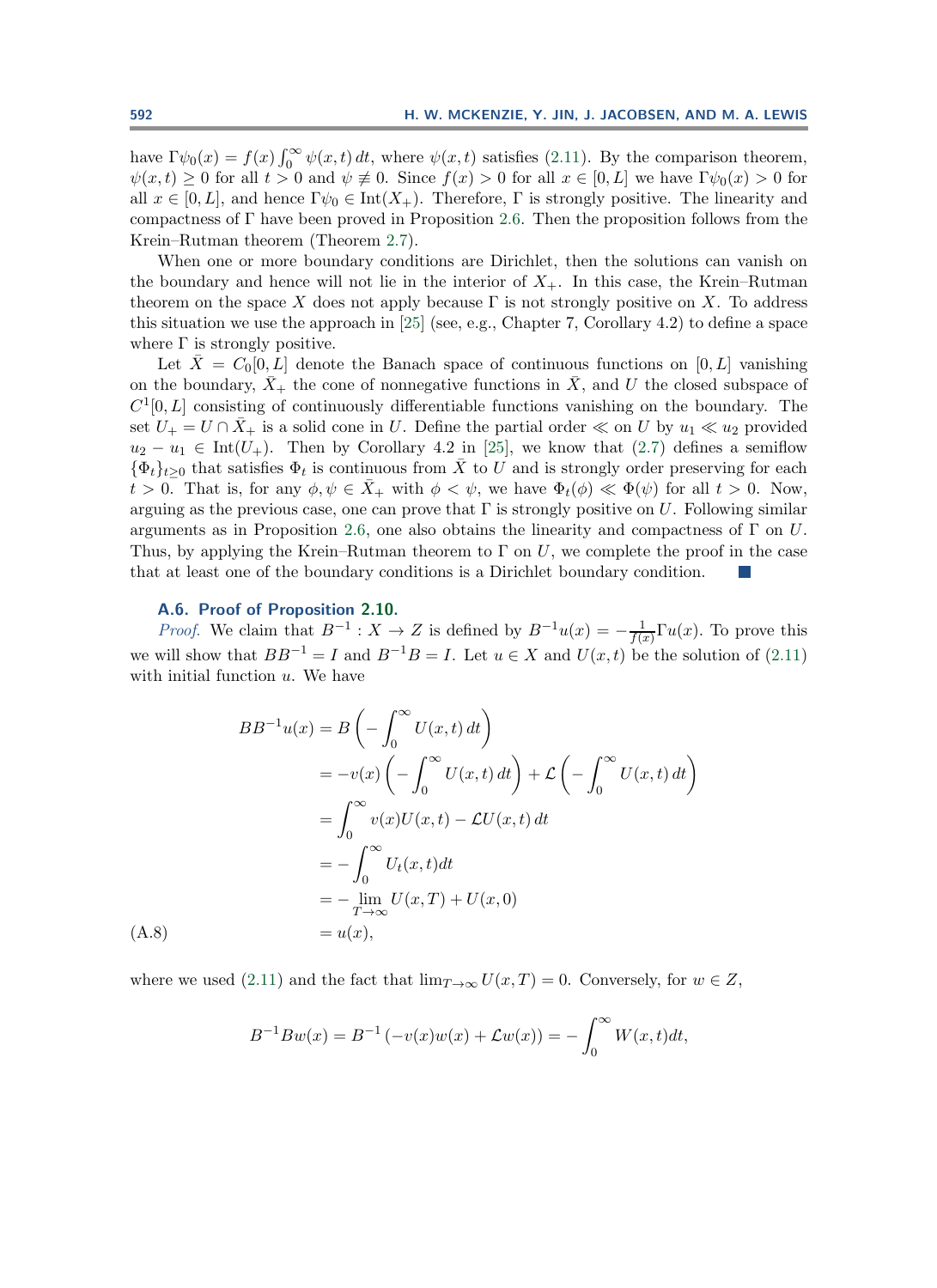where  $W(x, t)$  satisfies

(A.9) 
$$
\begin{cases} W_t = -v(x)W + \mathcal{L}W, & x \in [0, L], t > 0, \\ W(x, 0) = -v(x)w(x) + \mathcal{L}w(x), & x \in (0, L), \end{cases}
$$

together with the appropriate boundary conditions. Let  $\phi(x) = -\int_0^\infty W(x, t) dt$  for  $x \in [0, L]$ .<br>We will show that  $\phi(x) = w(x)$ . In fact We will show that  $\phi(x) = w(x)$ . In fact,

(A.10) 
$$
-v(x)\phi(x) + \mathcal{L}\phi(x) = \int_0^\infty v(x)W - \mathcal{L}W dt = \int_0^\infty -W_t dt = -v(x)w(x) + \mathcal{L}w(x),
$$

since  $\lim_{T\to\infty} W(x,T) = 0$ . In addition,  $\alpha_1\phi(0) - \beta_1\phi'(0) = 0$  and  $\alpha_2\phi(L) + \beta_2\phi'(L) = 0$ from the definition of  $\phi(x)$  and the boundary conditions on  $W(x,t)$ . This implies that  $\psi(x)$  =  $\phi(x) - w(x)$  solves the boundary value problem

(A.11) 
$$
\begin{cases} \mathcal{L}\psi - v(x)\psi = 0, & x \in (0, L), \\ \alpha_1\psi(0) - \beta_1\psi'(0) = 0, \\ \alpha_2\psi(L) + \beta_2\psi'(L) = 0. \end{cases}
$$

Since L is elliptic and  $v(x) > 0$ , this admits only the trivial solution  $\psi = 0$  (see, e.g., [\[4,](#page-28-9) Theorem 1.16]), and hence  $\phi = w$  and  $B^{-1}B = I$  as well. Therefore,  $\Gamma \psi_0(x) = f(x) \int_0^\infty \psi(x, t) dt =$ <br>[ $-CB^{-1}\psi_0(x)$  where  $Cw(x) = f(x)w(x)$  $[-CB^{-1}\psi_0](x)$ , where  $Cw(x) = f(x)w(x)$ .

To prove the spectral bound of  $A = B + C$  has the same sign as  $R_0$  (the spectral radius of  $\Gamma = -CB^{-1}$ ) we first prove  $s(B) < 0$ . For this, note that for the eigenvalue problem

(A.12) 
$$
\begin{cases}\n-Bu = \lambda u, & x \in (0, L), \\
\alpha_1 u(0) - \beta_1 u'(0) = 0, \\
\alpha_2 u(L) + \beta_2 u'(L) = 0,\n\end{cases}
$$

there exists a principal eigenvalue  $\lambda_1 > 0$  such that  $|\lambda_1| \geq |\lambda_n|$  for all other eigenvalues  $\lambda_n$  of  $-B$  [\[13,](#page-28-15) Theorem 1]. If  $\{\lambda_n\}_{n\in\mathbb{N}}$  are the eigenvalues of  $-B$ , then  $\{-\lambda_n\}_{n\in\mathbb{N}}$  are the eigenvalues of B. Therefore,  $|\lambda_1| \geq |\lambda_n|$  implies that  $|-\lambda_1| \geq |-\lambda_n|$ , so  $-\lambda_1 < 0$  is the principal eigenvalue of B and  $s(B) < 0$ .

Note that  $B$  is a resolvent-positive operator because it generates the positive analytic semigroup  $U_B(t) = e^{Bt}$  on Z [\[30,](#page-29-12) Theorem 3.12]. In addition, C is a positive operator, so  $A = B + C$  is a positive perturbation of B. Moreover, the operator A is also resolvent-positive as it generates a positive analytic semigroup  $U_A(t) = e^{tA}$  on X. Therefore, we conclude from Theorem [2.9](#page-10-0) [\[30,](#page-29-12) Theorem 3.5] that  $s(A)$  has the same sign as  $r(-CB^{-1}) - 1 = r(\Gamma) - 1 =$  $R_0 - 1$ .

<span id="page-26-0"></span>**Appendix B. Green's function.** Green's function for the ordinary differential equation for the next generation operator [\(A.7\)](#page-23-2) is given by the solution  $k(x, y)$  to [\(2.14\)](#page-6-3) subject to the boundary conditions  $\alpha_1 k(0, y) - \beta_1 k'(0, y) = 0$ ,  $\alpha_2 k(L, y) + \beta_2 k'(L, y) = 0$  for a fixed  $y \in (0, L)$ .<br>Then  $k(x, y)$  is given by Then  $k(x, y)$  is given by

(B.1) 
$$
k(x,y) = k_1(x,y)u(y-x) + k_2(x,y)u(x-y)
$$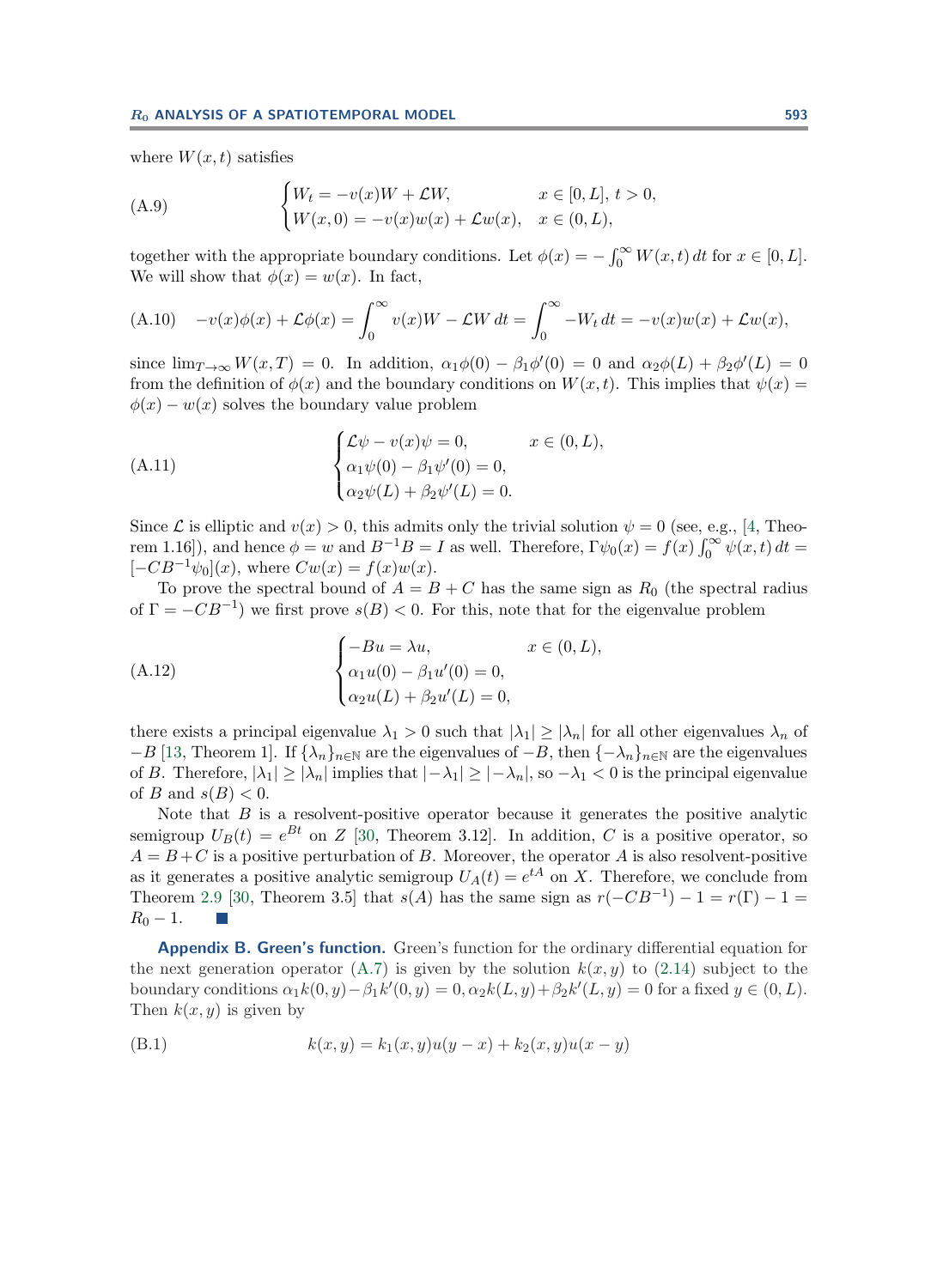(see  $(2.9)$  in Chapter 3 in [\[27\]](#page-29-15) or  $(2-11)$  in Chapter 7-2 in [\[11\]](#page-28-16)), where  $u(z)$  is the Heaviside function

$$
u(z) = \begin{cases} 0, z < 0, \\ 1, z \ge 0, \end{cases}
$$

and

(B.2) 
$$
k_1(x, y) = C_1(y)e^{r_1x} + C_2(y)e^{r_2x},
$$

$$
k_2(x, y) = C_3(y)e^{r_1x} + C_4(y)e^{r_2x},
$$

where  $r_{1,2} = a \pm \sqrt{a^2 + 4Dv}/(2D)$ ,  $C_1(y)$ ,  $C_2(y)$ ,  $C_3(y)$ , and  $C_4(y)$  are constants depending on y. To specify the  $C_i$ 's, we use the boundary conditions

(B.3) 
$$
\alpha_1 k_1(0, y) - \beta_1 k'_1(0, y) = 0, \alpha_2 k_2(L, y) + \beta_2 k'_2(L, y) = 0
$$

and the following jump discontinuity conditions:

$$
k_1(y, y) = k_2(y, y),
$$
  
(B.4) 
$$
-D(k'_2(y, y) - k'_1(y, y)) = 1.
$$

**Green's function under hostile boundary conditions.** For hostile boundary conditions, we find that

$$
(B.5)
$$

$$
C_1(y) = \frac{\exp[-(r_1 + r_2)y](\exp[Lr_2 + r_1y)] - \exp[Lr_1 + r_2y])(-a + Dr_2)}{D(r_1 - r_2)(a \exp[Lr_1] - a \exp[Lr_2] + D \exp[Lr_2]r_1 - D \exp[Lr_1]r_2)},
$$
  
\n
$$
C_2(y) = \frac{\exp[-(r_1 + r_2)y](\exp[Lr_2 + r_1y)] - \exp[Lr_1 + r_2y])(a - Dr_1)}{D(r_1 - r_2)(a \exp[Lr_1] - a \exp[Lr_2] + D \exp[Lr_2]r_1 - D \exp[Lr_1]r_2)},
$$
  
\n
$$
C_3(y) = \frac{\exp[Lr_2 - (r_1 + r_2)y](a \exp[r_1y] - a \exp[r_2y] + D \exp[r_2y]r_1 - D \exp[r_1y]r_2)}{D(-r_1 + r_2)(a \exp[Lr_1] - a \exp[Lr_2] + D \exp[Lr_2]r_1 - D \exp[Lr_1]r_2)},
$$
  
\n
$$
C_4(y) = \frac{\exp[Lr_1 - (r_1 + r_2)y](-a \exp[r_1y] + a \exp[r_2y] - D \exp[r_2y]r_1 + D \exp[r_1y]r_2)}{D(r_1 - r_2)(-a \exp[Lr_1] + a \exp[Lr_2] - D \exp[Lr_2]r_1 + D \exp[Lr_1]r_2)}.
$$

**Green's function under Danckwert's boundary conditions.** For Danckwert's boundary conditions, we find that

$$
(B.6)
$$

$$
C_1(y) = \frac{\exp[-(r_1 + r_2)y](a - Dr_2)(-\exp[Lr_1 + r_2y]r_1 + \exp[Lr_2 + r_1y]r_2)}{D(r_1 - r_2)(D(\exp[Lr_1] - \exp[Lr_2])r_1r_2 + a(-\exp[Lr_1]r_1 + \exp[Lr_2]r_2))},
$$
  
\n
$$
C_2(y) = \frac{\exp[-(r_1 + r_2)y](a - Dr_1)(\exp[Lr_1 + r_2y]r_1 - \exp[Lr_2 + r_1y]r_2)}{D(r_1 - r_2)(D(\exp[Lr_1] - \exp[Lr_2])r_1r_2 + a(-\exp[Lr_1]r_1 + \exp[Lr_2]r_2))},
$$
  
\n
$$
C_3(y) = \frac{-\exp[Lr_2 - (r_1 + r_2)y]r_2(-a\exp[r_1y] + a\exp[r_2y] - D\exp[r_2y]r_1 + D\exp[r_1y]r_2)}{D(r_1 - r_2)(D(\exp[Lr_1] - \exp[Lr_2])r_1r_2 + a(-\exp[Lr_1]r_1 + \exp[Lr_2]r_2))},
$$
  
\n
$$
C_4(y) = \frac{-\exp[Lr_1 - (r_1 + r_2)y]r_1(a\exp[r_1y] - a\exp[r_2y] + D\exp[r_2y]r_1 - D\exp[r_1y]r_2)}{D(r_1 - r_2)(D(\exp[Lr_1] - \exp[Lr_2])r_1r_2 + a(-\exp[Lr_1]r_1 + \exp[Lr_2]r_2))}.
$$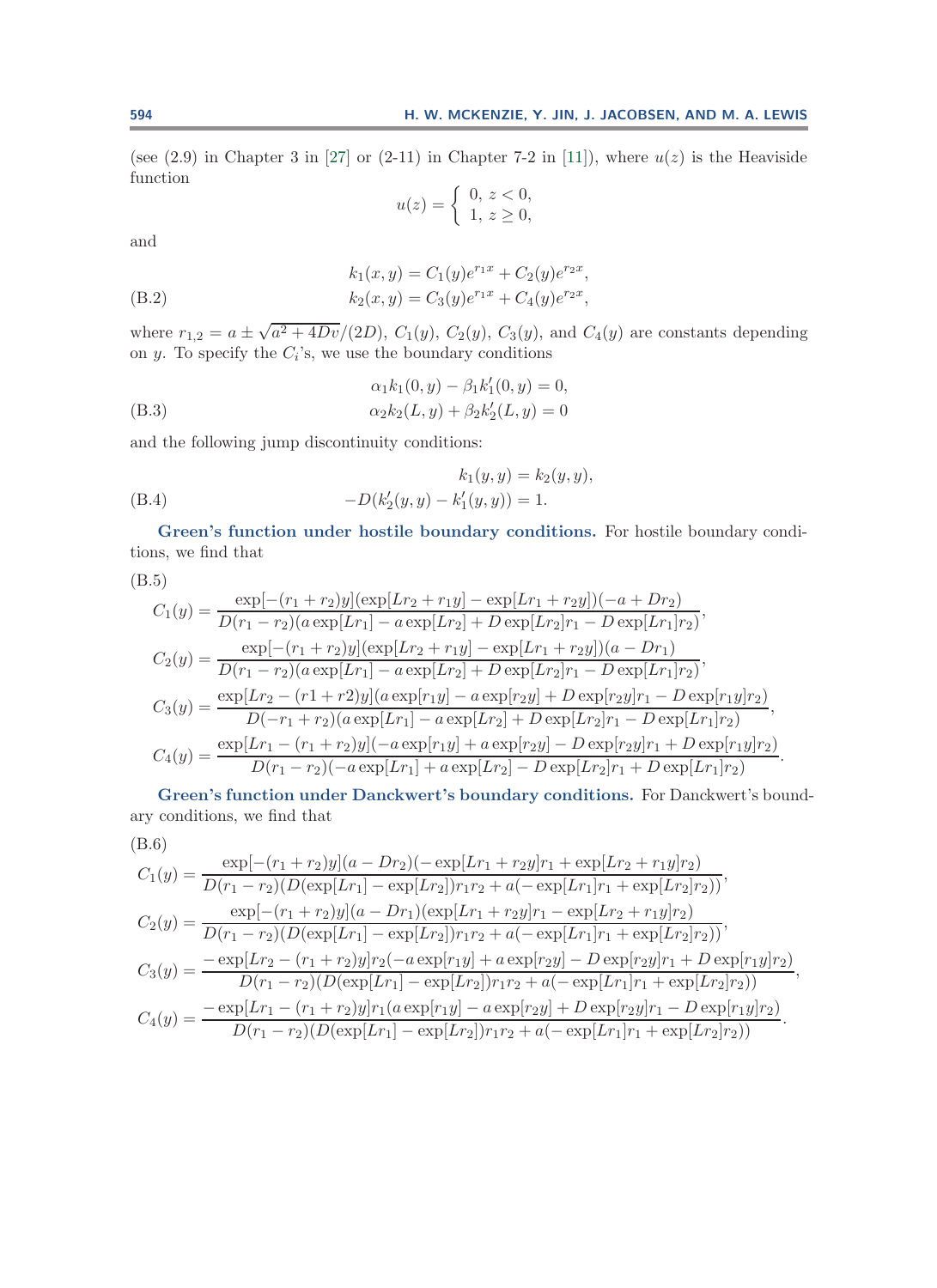#### *R***<sup>0</sup> ANALYSIS OF A SPATIOTEMPORAL MODEL 595**

**Acknowledgments.** The authors wish to thank Frank Hilker, Ed McCauley, and Andrew Paul for fruitful discussions. HWM is an Alberta Ingenuity Scholar. YJ gratefully acknowledges support from the Alberta Sustainable Resource Development and the Alberta Water Research Institute. JJ gratefully acknowledges sabbatical support from the University of Alberta and Harvey Mudd College. He also thanks the Centre for Mathematical Biology and the Department of Mathematics and Statistics at the University of Alberta for their support and generous hospitality. MAL gratefully acknowledges a Canada Research Chair and NSERC Discovery grant. We thank two anonymous referees for helpful comments that greatly improved the paper.

#### **REFERENCES**

- <span id="page-28-14"></span><span id="page-28-0"></span>[1] D. J. Allan and M. M. Castillo, Stream Ecology, Structure and Function of Running Waters, 2nd ed., Springer, Berlin, 2007.
- [2] K. E. Anderson, A. J. Paul, E. McCauley, L. J. Jackson, J. R. Post, and R. M. Nisbet, Instream flow needs in streams and rivers: The importance of understanding ecological dynamics, Frontiers in Ecology and the Environment, 4 (2006), pp. 309–318.
- <span id="page-28-2"></span>[3] J. E. Byers and J. M. Pringle, Going against the flow: Retention, range limits and invasions in advective environments, Marine Ecology Progress Series, 313 (2006), pp. 27–41.
- <span id="page-28-9"></span><span id="page-28-7"></span>[4] R. S. CANTRELL AND C. COSNER, Spatial Ecology via Reaction-Diffusion Equations, Wiley, New York, 2003.
- [5] H. Caswell, Matrix Population Models: Construction, Analysis, and Interpretation, 2nd ed., Sinauer Associates, Sunderland, MA, 2002.
- <span id="page-28-11"></span>[6] F. Chatelin, The spectral approximation of linear operators with applications to the computation of eigenelements of differential and integral operators, SIAM Rev., 23 (1981), pp. 495–522.
- <span id="page-28-8"></span>[7] J. M. Cushing and Y. Zhou, The net reproductive value and stability in matrix population models, Natur. Resource Modeling, 8 (1994), pp. 297–333.
- <span id="page-28-4"></span>[8] T. DE CAMINO-BECK AND M. A. LEWIS, A new method for calculating net reproductive rate from graph reduction with applications to the control of invasive species, Bull. Math. Biol., 69 (2007), pp. 1341– 1354.
- <span id="page-28-5"></span>[9] O. DIEKMANN, J. A. P. HEESTERBEEK, AND J. A. J. METZ, On the definition and the computation of the basic reproductive ratio  $r_0$  in models for infectious diseases in heterogeneous populations, J. Math. Biol., 28 (1990), pp. 365–382.
- <span id="page-28-13"></span>[10] Y. Du, Order structure and topological methods in nonlinear partial differential equations, vol. 1, in Maximum Principles and Applications of Partial Differential Equations and Applications, World Scientific, River Edge, NJ, 2006.
- <span id="page-28-16"></span>[11] R. GUENTHER AND J. LEE, Partial Differential Equations of Mathematical Physics and Integral Equations, Dover, New York, 1996.
- <span id="page-28-6"></span>[12] J. A. P. HEESTERBEEK, A brief history of  $r_0$  and a recipe for its calculation, Acta Biotheoretica, 50 (2002), pp. 189–204.
- <span id="page-28-15"></span>[13] P. HESS AND T. KATO, On some linear and nonlinear eigenvalue problems with an indefinite weight function, Comm. Partial Differential Equations, 5 (1980), pp. 999–1030.
- <span id="page-28-12"></span>[14] F. HIRSCH AND G. LACOMBE, Elements of Functional Analysis, Graduate Texts in Math. 192, Springer, Berlin, 1999.
- <span id="page-28-1"></span>[15] S. HUMPHRIES AND G. D. RUXTON, Is there really a drift paradox?, J. Animal Ecology, 71 (2002), pp. 151–154.
- <span id="page-28-3"></span>[16] M. KRKOŠEK AND M. A. LEWIS, An R<sub>0</sub> theory for source–sink dynamics with application to Dreissena, Theoretical Ecology, 3 (2010), pp. 25–43.
- <span id="page-28-10"></span>[17] M. A. Lewis, T. HILLEN, AND F. LUTCHER, Spatial dynamics in ecology, vol. 14, in Mathematical Biology, Institute for Advanced Study/Park City Mathematics Institute, Princeton, NJ, 2009.